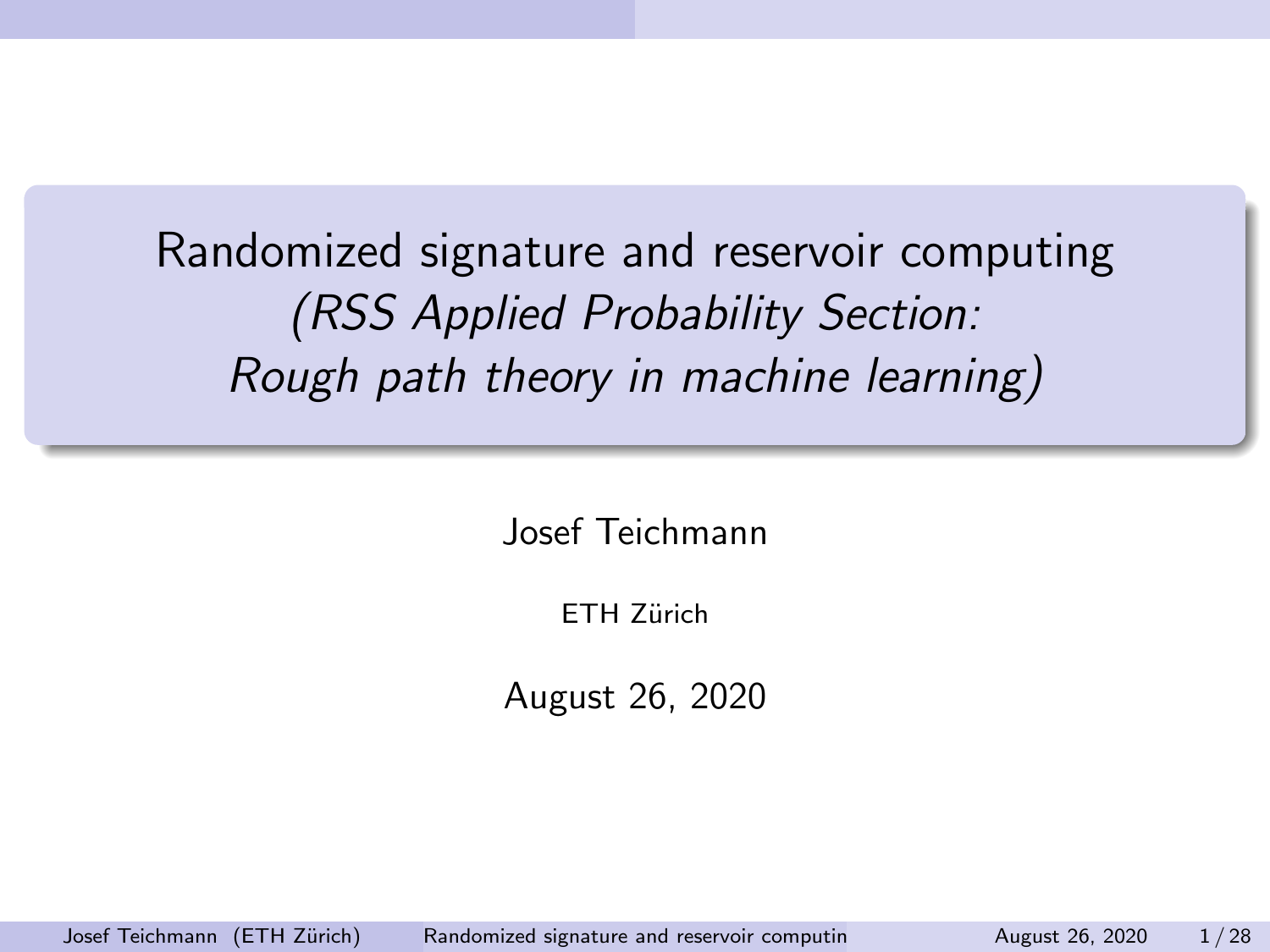# Introduction

### Goal of this talk is ...

- to present the paradigm of reservoir computing and connect it to rNNs and signature representations.
- to apply random projection techniques to construct *true* reservoirs and prove related generalization results.
- to highlight on the role of randomness in learning procedures and to provide some explainations via signature techniques, random projections and time series techniques.

(joint works with Christa Cuchiero, Lukas Gonon, Lyudmila Grigoryeva, Martin Larsson, and Juan-Pablo Ortega)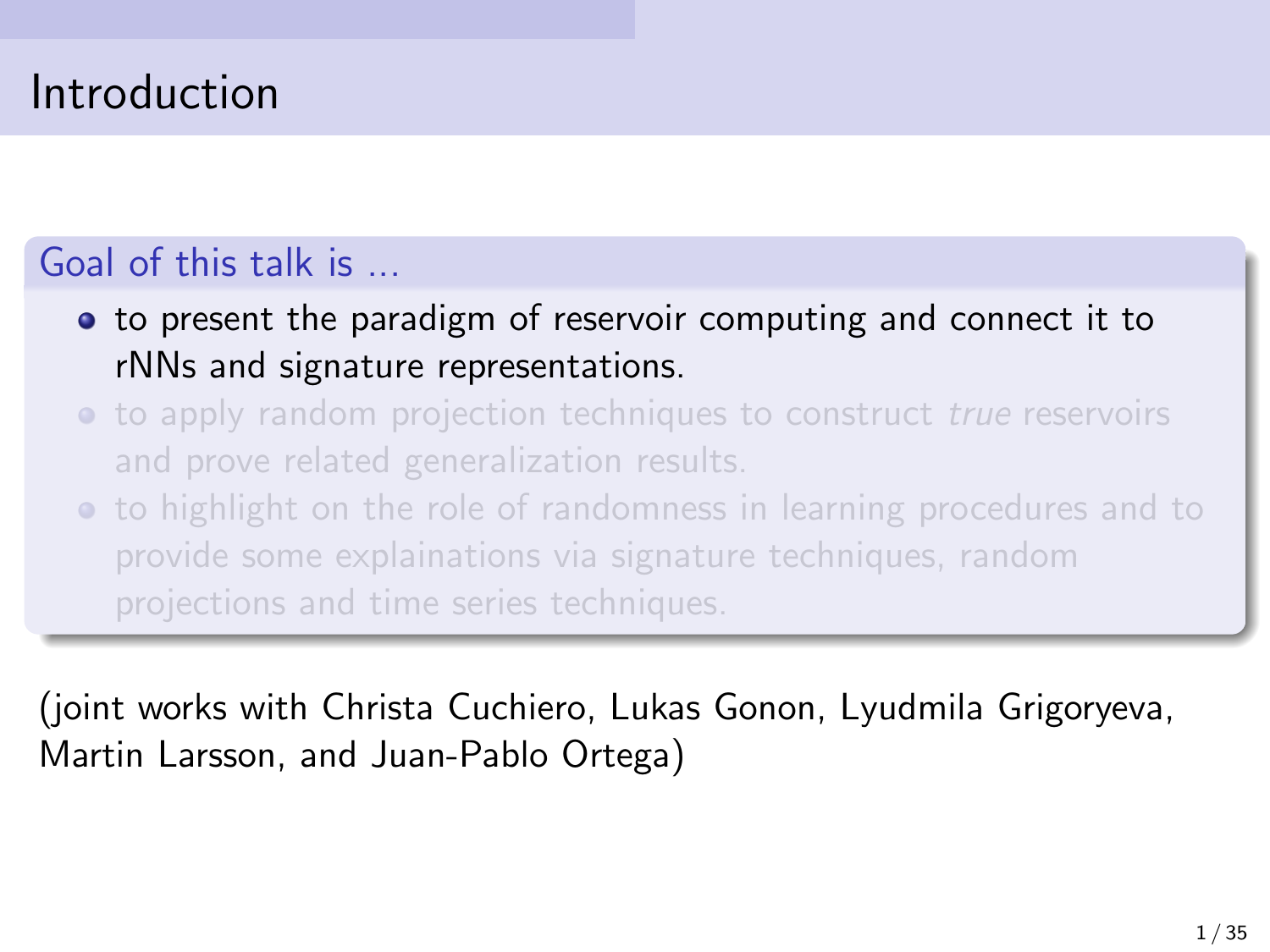## Introduction

### Goal of this talk is ...

- to present the paradigm of reservoir computing and connect it to rNNs and signature representations.
- to apply random projection techniques to construct true reservoirs and prove related generalization results.
- to highlight on the role of randomness in learning procedures and to provide some explainations via signature techniques, random projections and time series techniques.

(joint works with Christa Cuchiero, Lukas Gonon, Lyudmila Grigoryeva, Martin Larsson, and Juan-Pablo Ortega)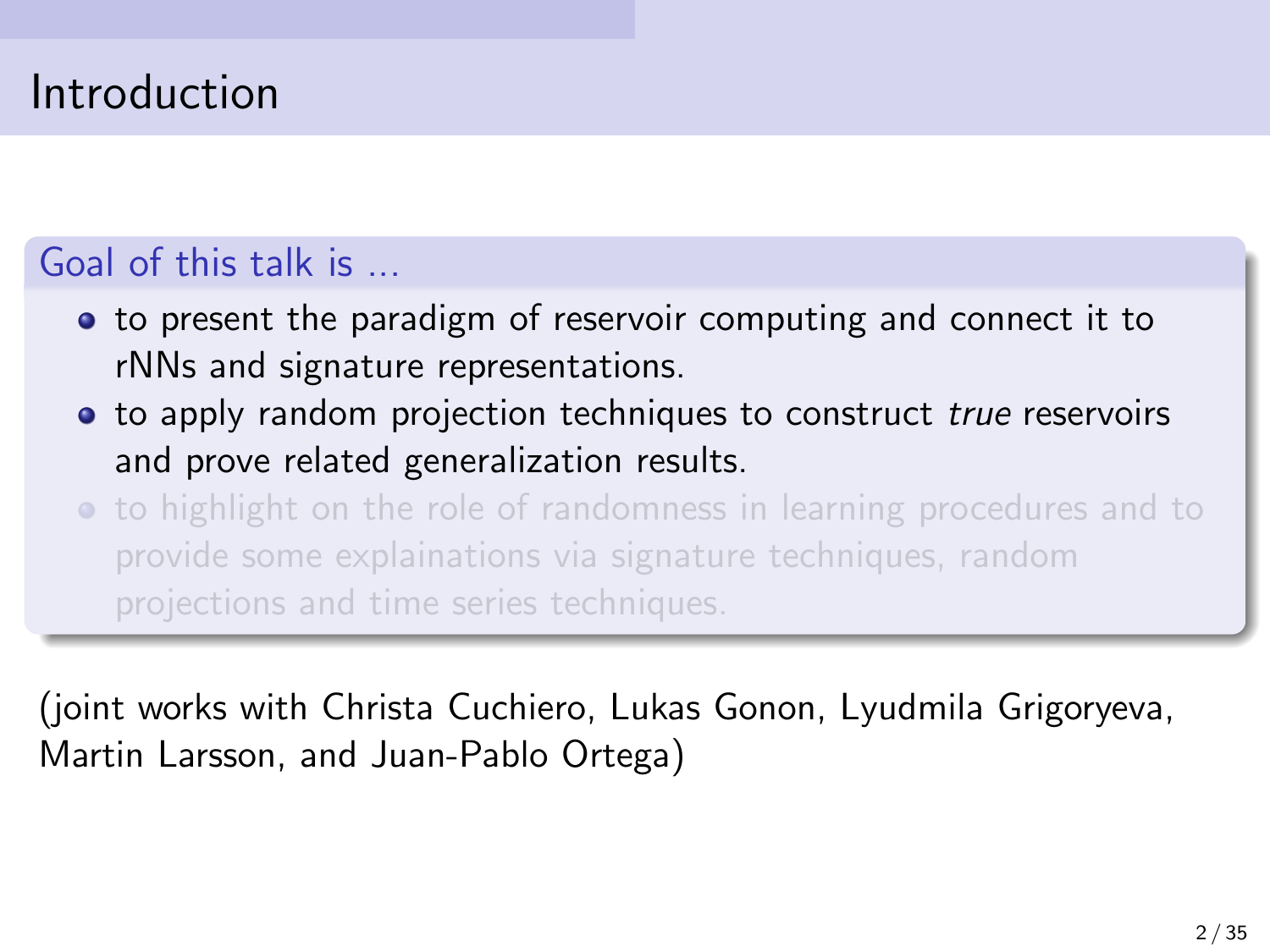## Introduction

### Goal of this talk is ...

- to present the paradigm of reservoir computing and connect it to rNNs and signature representations.
- to apply random projection techniques to construct true reservoirs and prove related generalization results.
- **•** to highlight on the role of randomness in learning procedures and to provide some explainations via signature techniques, random projections and time series techniques.

(joint works with Christa Cuchiero, Lukas Gonon, Lyudmila Grigoryeva, Martin Larsson, and Juan-Pablo Ortega)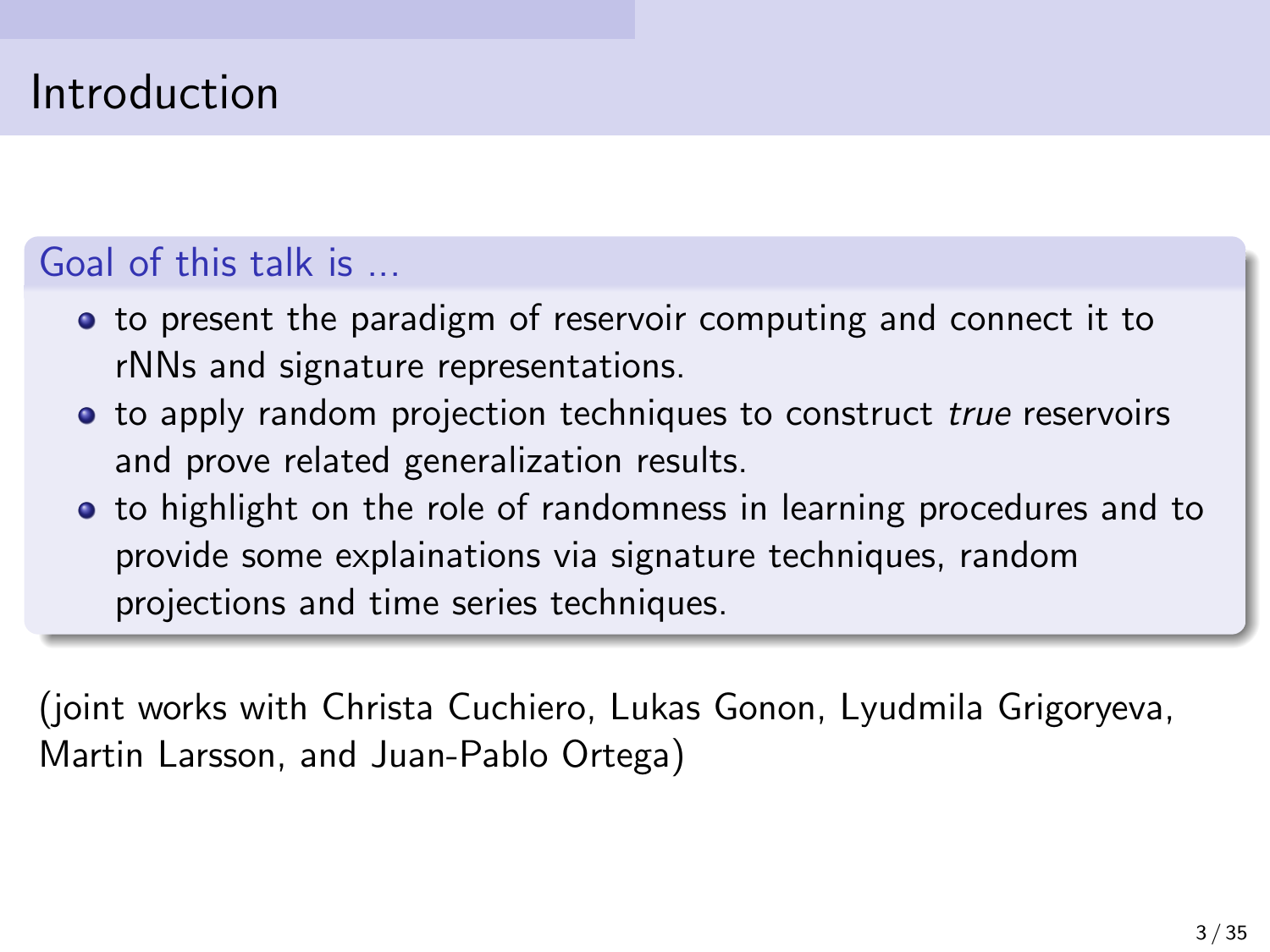We consider differential equations of the form

$$
dY_t = \sum_i V_i(Y_t) du_t^i, \ Y_0 = y \in E
$$

to construction evolutions in state space  $E$  (could be a manifold of finite or infinite dimension) depending on local characteristics, initial value  $y \in E$  and the control u.

If the map  $y \rightarrow Y_T$  is considered CODEs are an exciting model for feedforward neural networks, residual networks, etc (see joint work with Christa Cuchiero and Martin Larsson).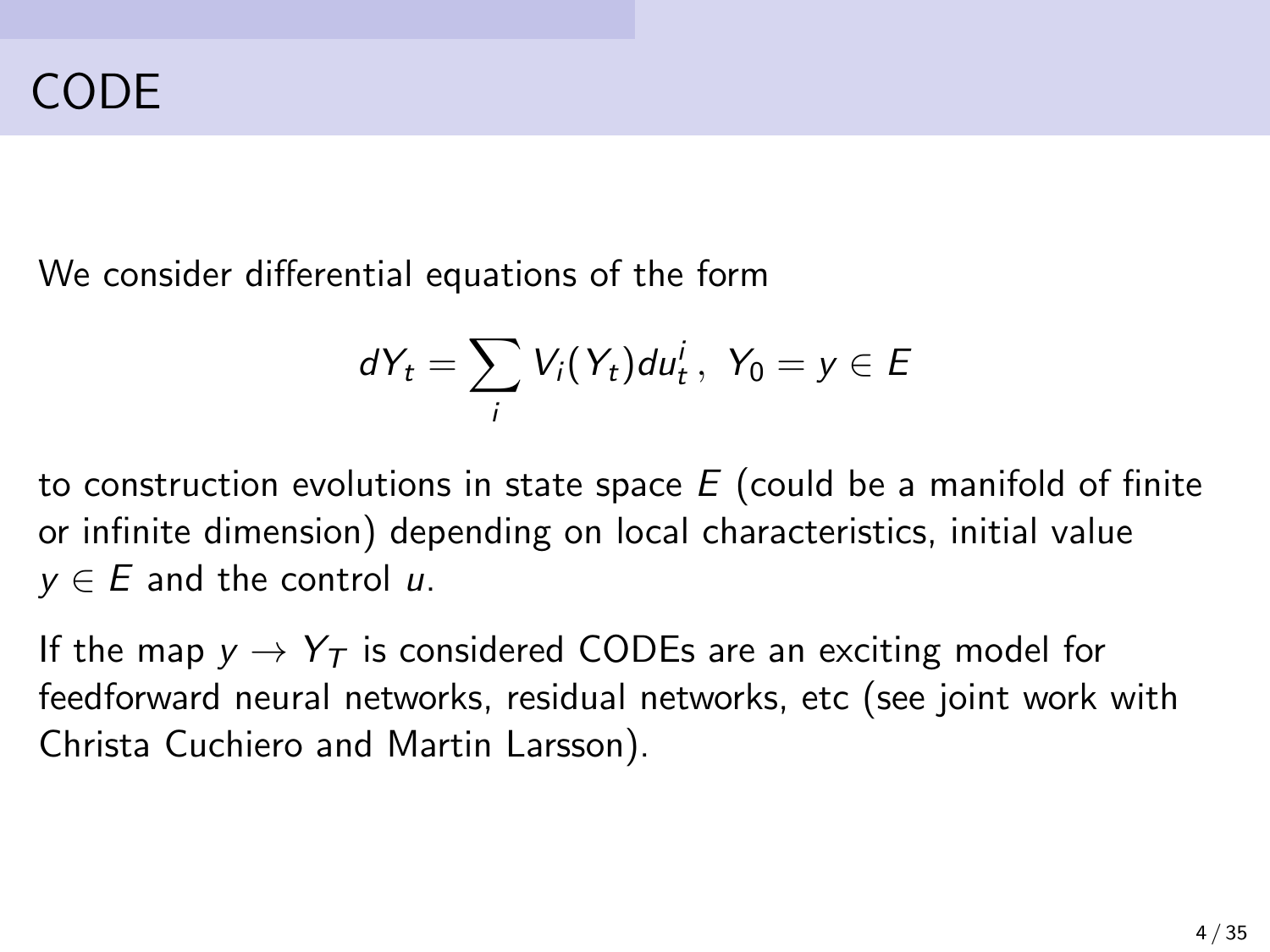For this talk we fix  $y \in E$  and consider

 $u \mapsto W$  Evol<sub>s,t</sub>(y)

and train the readout and/or the vector fields.

Does this also correspond to classes of networks? Yes: these are continuous time versions of rNNs, LSTMs, etc.

It can be used for time series, predictions, etc.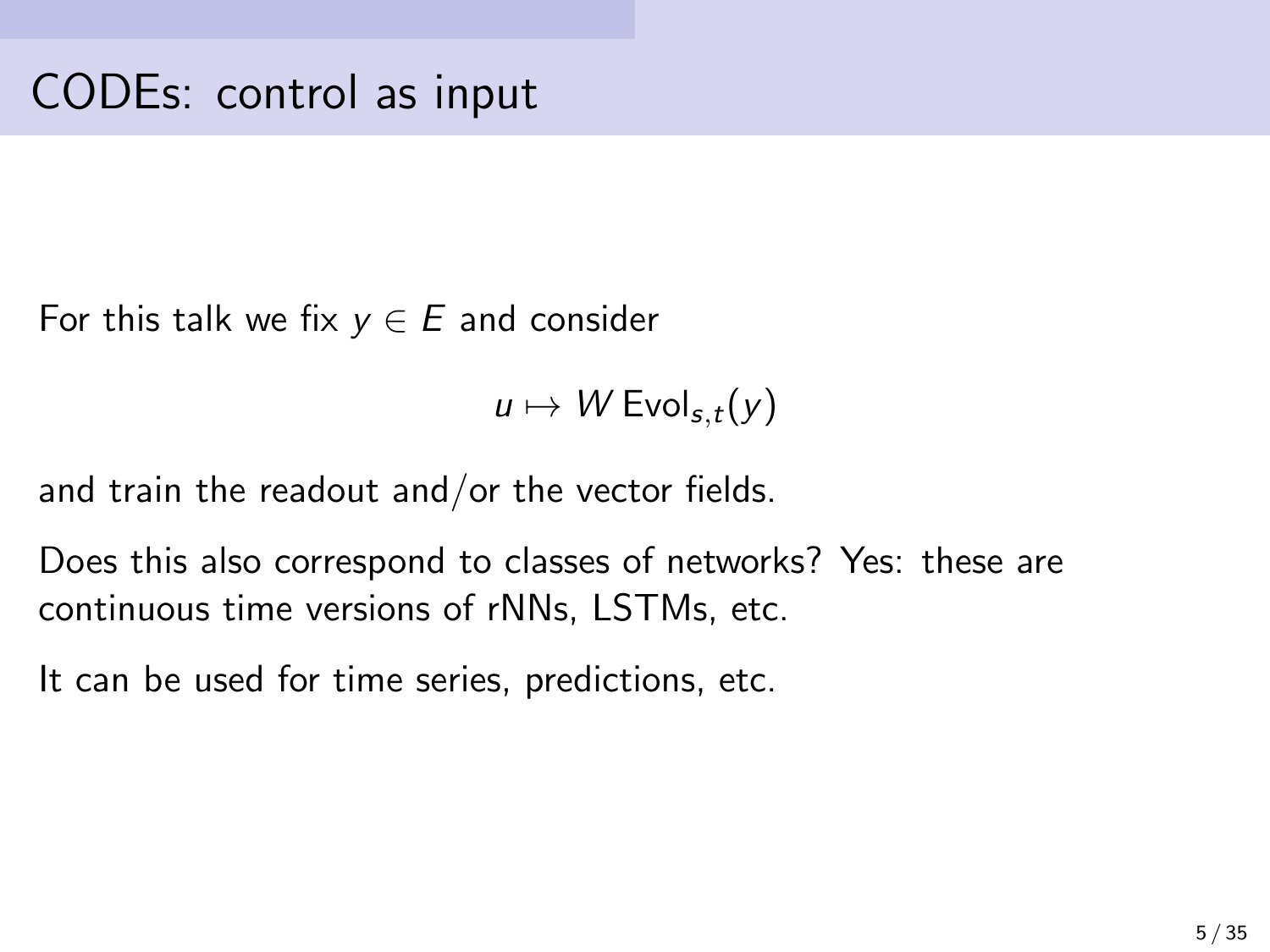... We aim to learn an input-output map on a high- or infinite dimensional input state space. Consider the input as well as the output dynamic, e.g. a time series. An example: learn a given evolution on state space  $E$ :

Paradigm of Reservoir computing (Herbert Jäger, Lyudmila, Grigoryeva, Wolfgang Maas, Juan-Pablo Ortega, et al.)

Split the input-output map into a generic part of generalized rNN-type (the reservoir), which is not trained and a readout part, which is trained.

Often the readout is chosen linear and the reservoir has random features. The reservoir is usually a numerically very tractable dynamical system.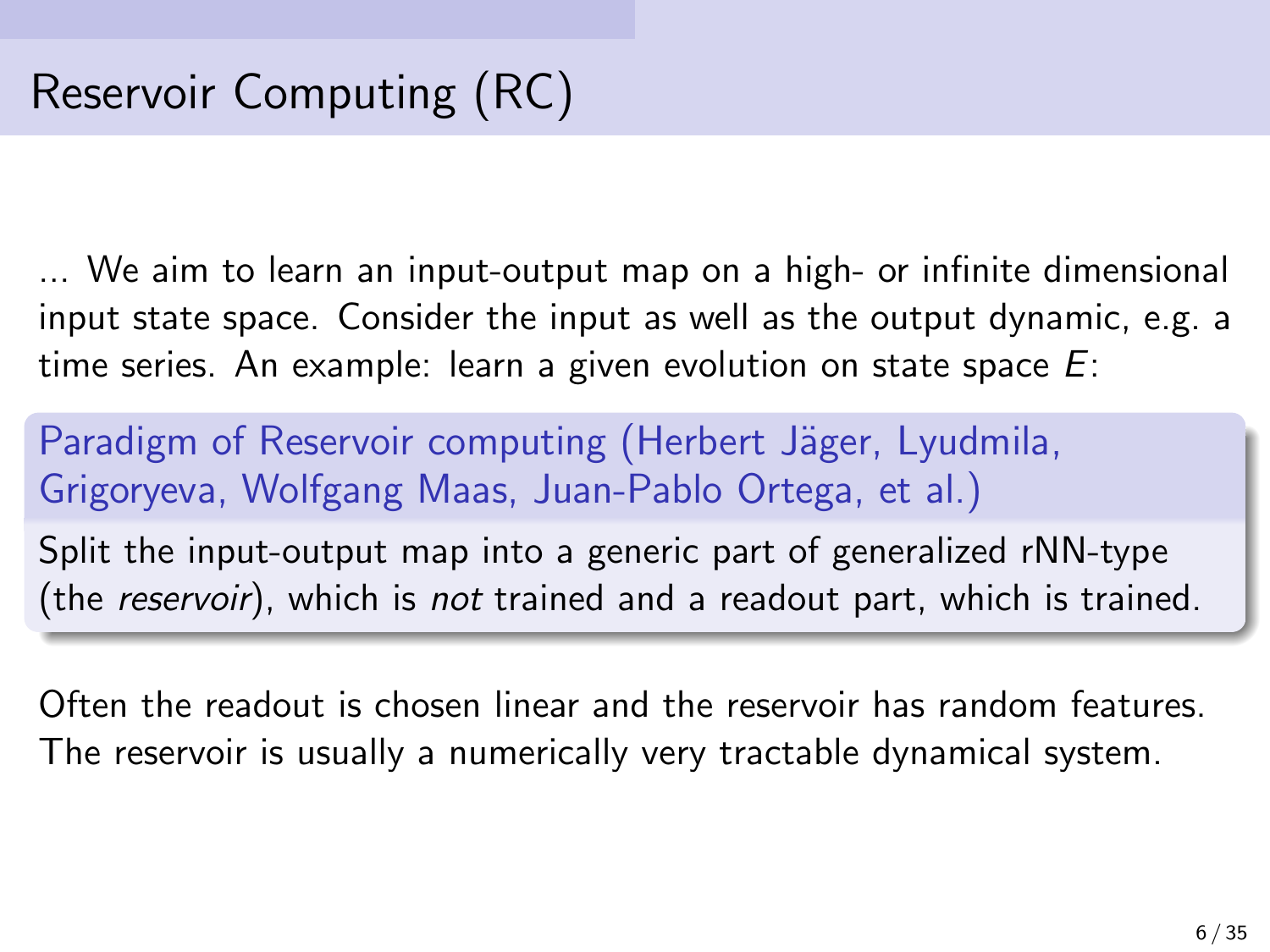# Applications of RC

- **•** Often reservoirs can be realized physically, whence ultrafast evaluations are possible. Only the readout map W has to be trained.
- One can learn dynamic phenomena without knowing the specific characteristics.
- It works unreasonably well with generalization tasks.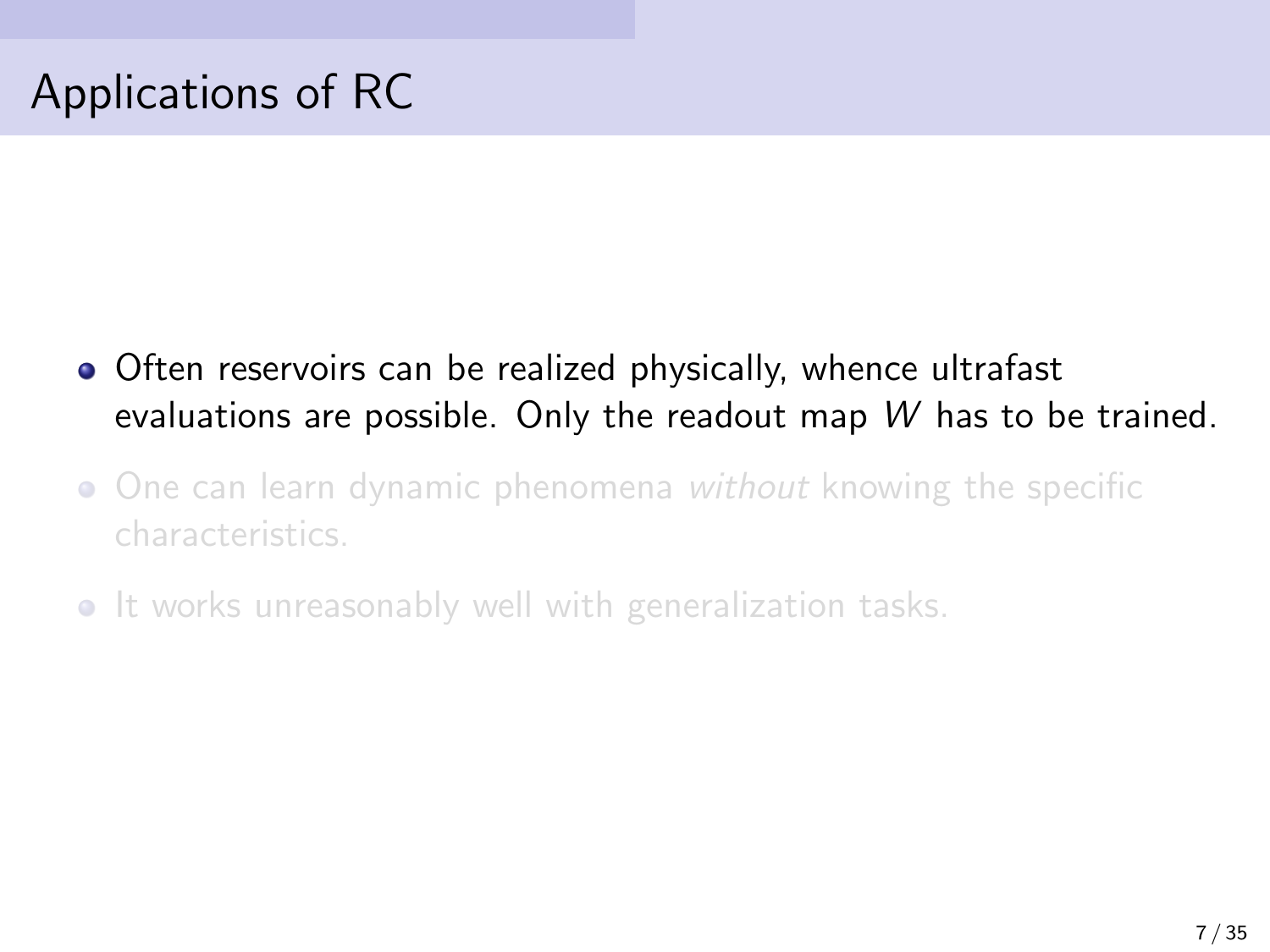# Applications of RC

- **•** Often reservoirs can be realized physically, whence ultrafast evaluations are possible. Only the readout map W has to be trained.
- One can learn dynamic phenomena without knowing the specific **characteristics**
- It works unreasonably well with generalization tasks.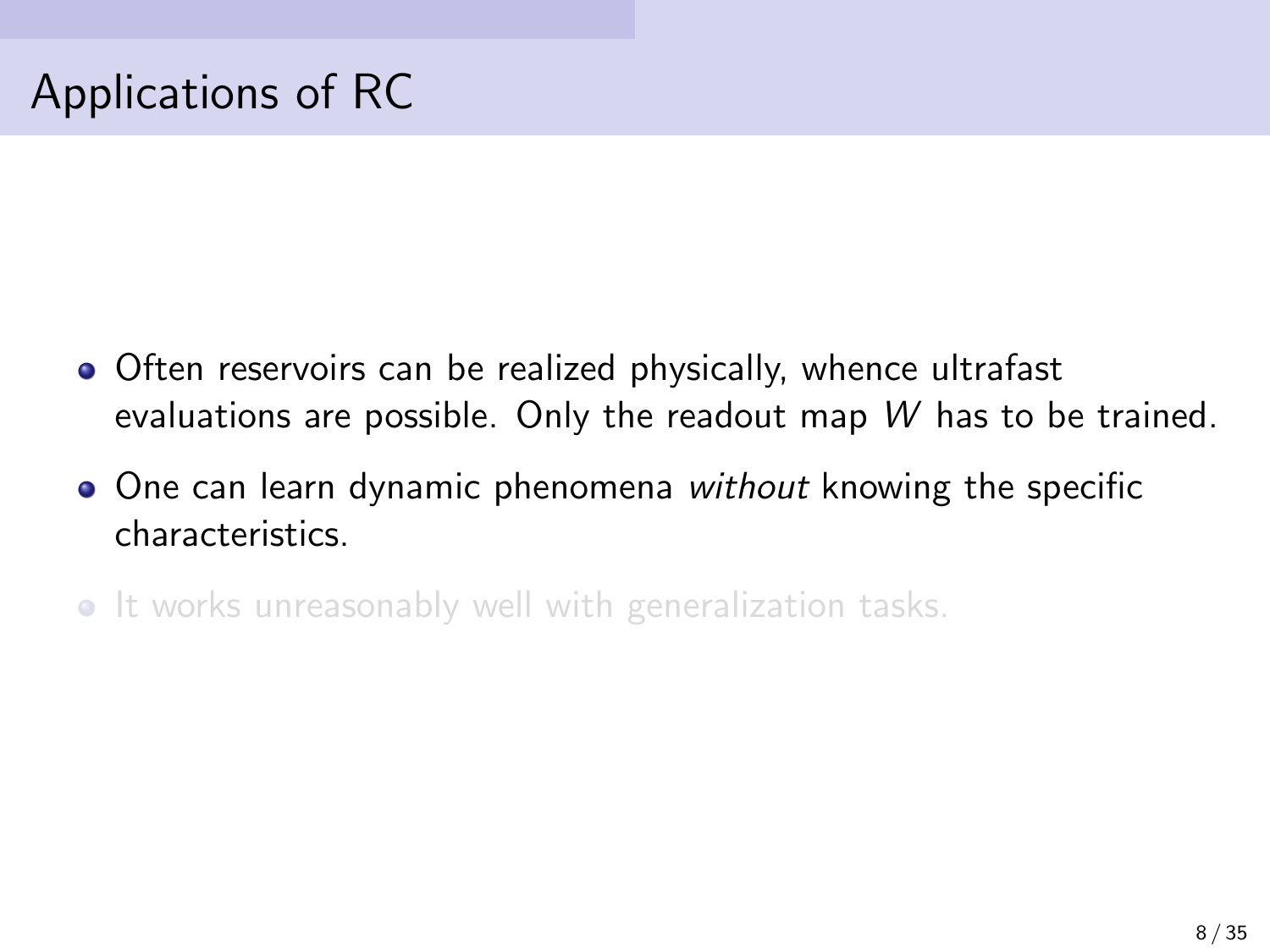# Applications of RC

- **•** Often reservoirs can be realized physically, whence ultrafast evaluations are possible. Only the readout map W has to be trained.
- One can learn dynamic phenomena without knowing the specific characteristics.
- It works unreasonably well with generalization tasks.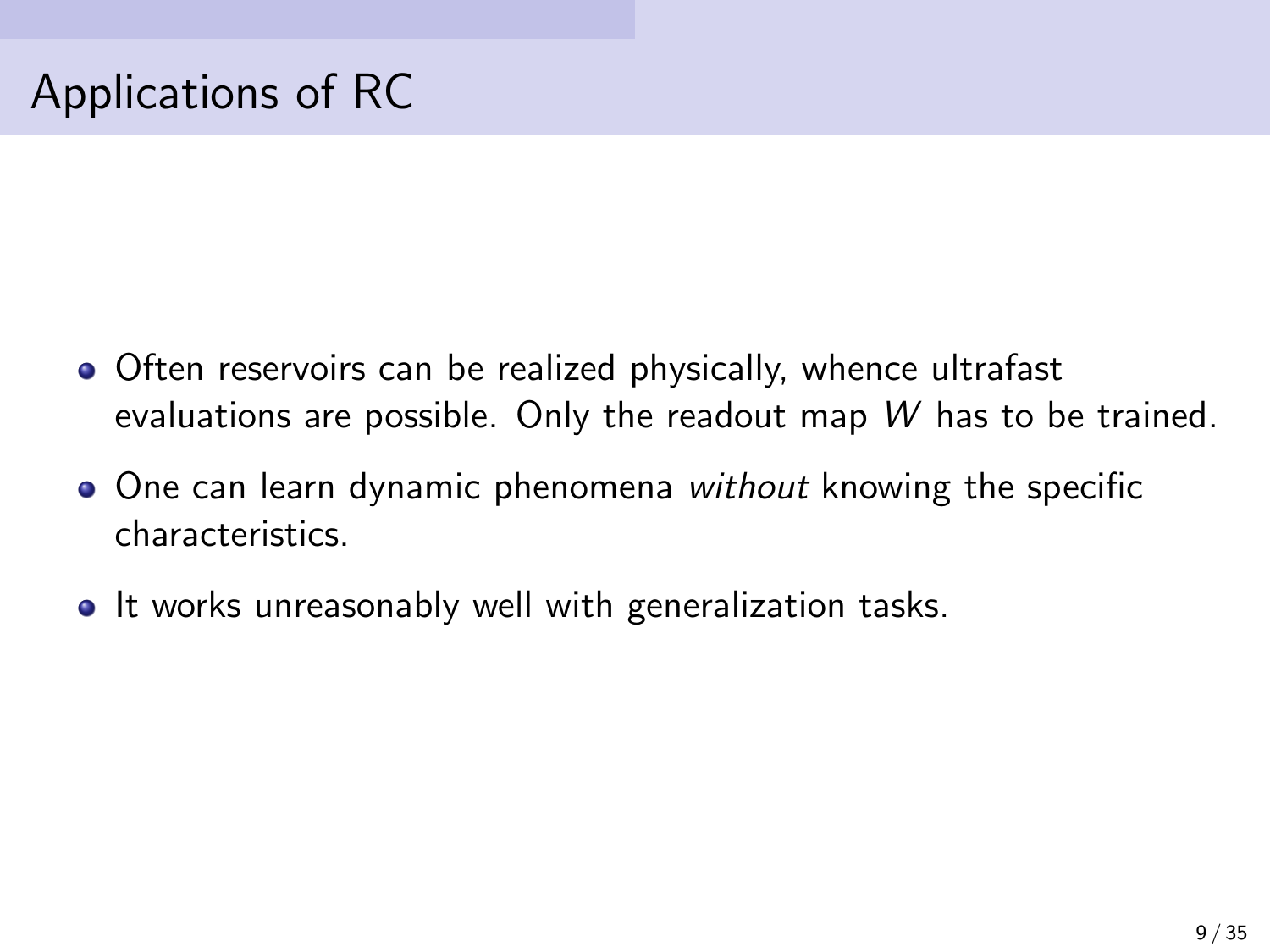# An instance of RC are CODEs/RDEs

Consider a controlled differential equation

$$
dY_t = \sum_{i=1}^d V_i(Y_t) du_t^i, \ Y_0 = y \in E
$$

for some smooth vector fields  $V_i:E\rightarrow TE,~i=1,\ldots,d$  and  $d$ independent (Stratonovich) Brownian motions  $u^i$ , or finite variation continuous controls, or a rough path. This describes a controlled dynamics on E.

We want to learn the dynamics, i.e. the map

```
(input control u) \mapsto (solution Y).
```
Obviously a complicated, non-linear map, ...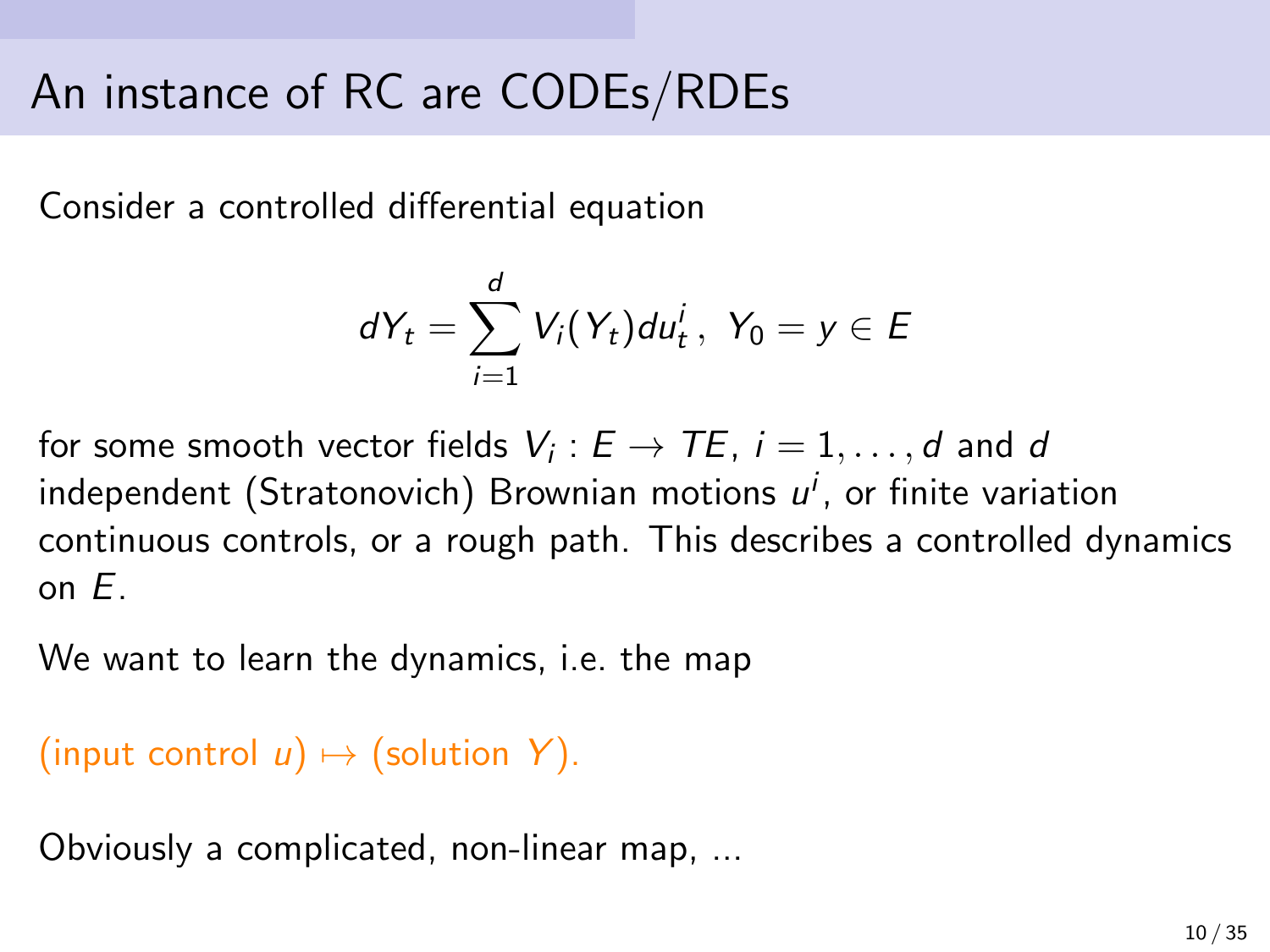We introduce some notation for this purpose:

#### Definition

Let  $V: E \to E$  be a smooth vector field, and let  $f: E \to \mathbb{R}$  be a smooth function, then we call

$$
Vf(x) = df(x) \bullet V(x)
$$

the transport operator associated to  $V$ , which maps smooth functions to smooth functions and determines V uniquely.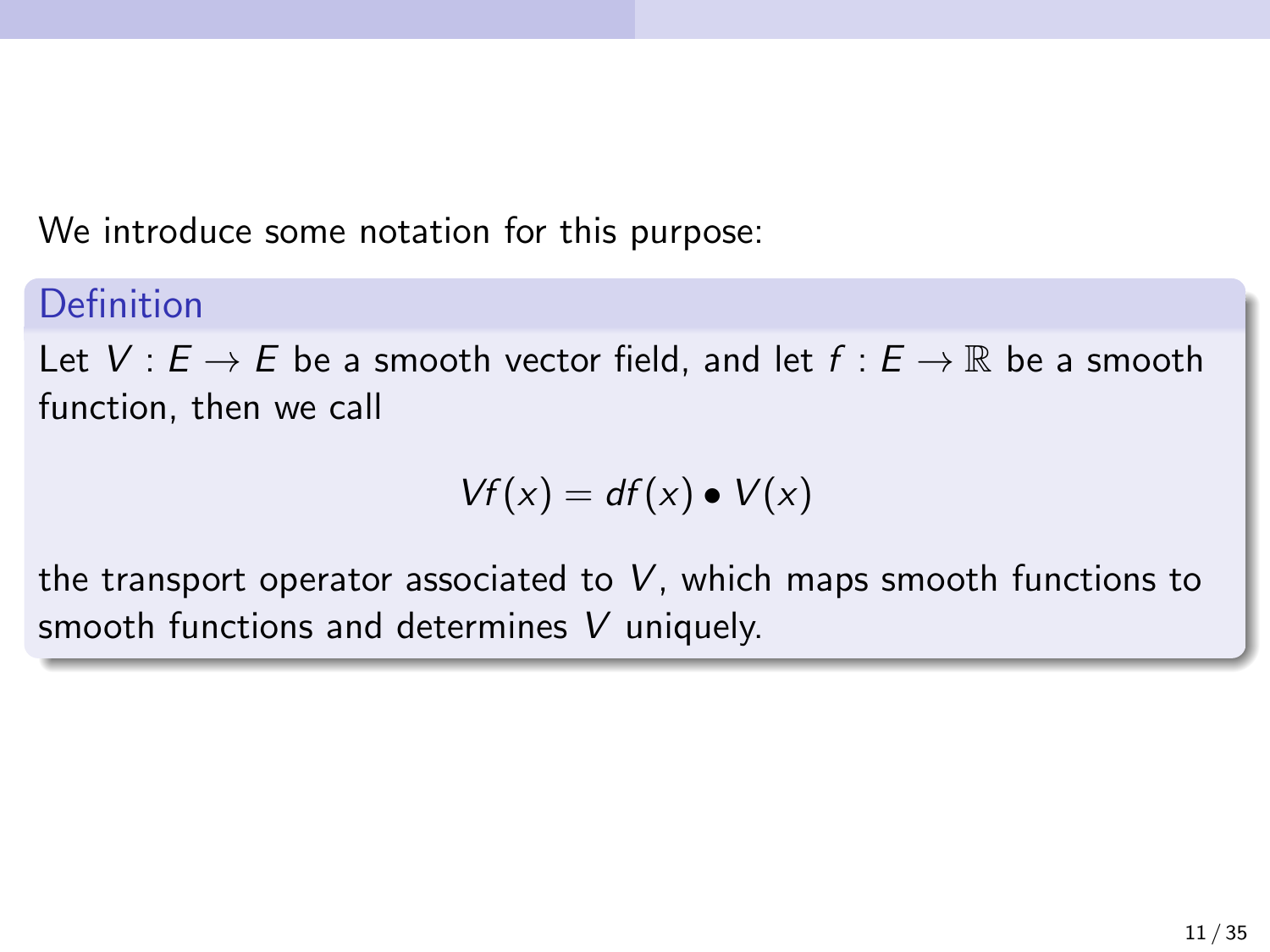#### Theorem

Let Evol be a smooth evolution operator on a convenient manifold E which satisfies (again the time derivative is taken with respect to the forward variable t) a controlled ordinary differential equation

$$
d\operatorname{Evol}_{s,t}(x) = \sum_{i=1}^d V_i(\operatorname{Evol}_{s,t}(x))du^i(t)
$$

then for any smooth function  $f : E \to \mathbb{R}$ , and every  $x \in E$ 

$$
f\left(\text{Evol}_{s,t}(x)\right) =
$$
\n
$$
= \sum_{k=0}^{M} \sum_{i_1,\dots,i_k=1}^{d} V_{i_1} \cdots V_{i_k} f(x) \int_{s \le t_1 \le \dots \le t_k \le t} du^{i_1}(t_1) \cdots du^{i_k}(t_k) +
$$
\n
$$
+ R_M(s,t,f)
$$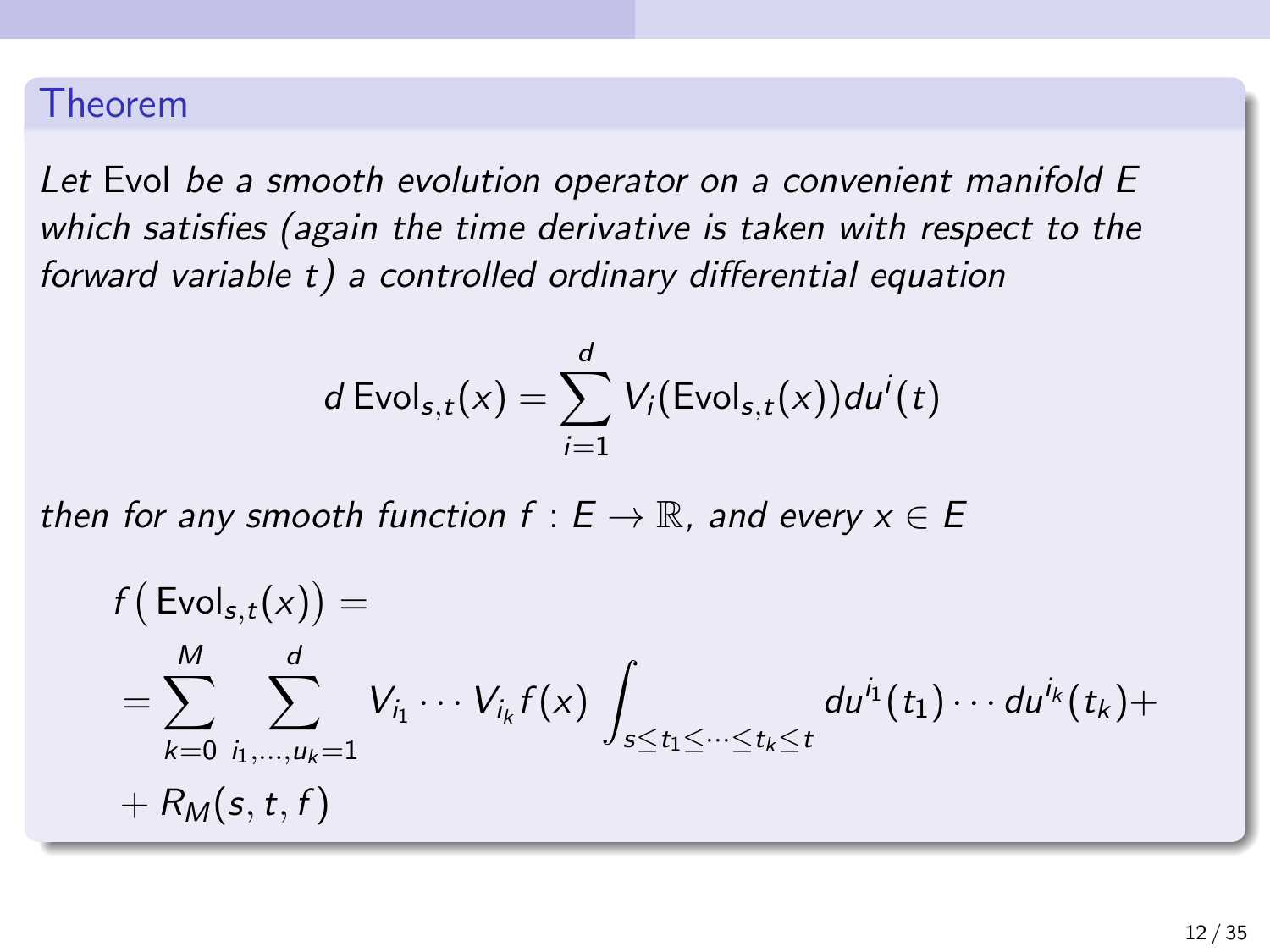with remainder term

$$
R_M(s, t, f) =
$$
  
= 
$$
\sum_{i_0, ..., u_M = 1}^d \int_{s \le t_1 \le ... \le t_{M+1} \le t} V_{i_0} \cdots V_{i_k} f(\text{Evol}_{s, t_0}(x)) du^{i_0}(t_0) \cdots du^{i_k}(t_M)
$$

holds true for all times  $s \leq t$  and every natural number  $M \geq 0$ .

A lot of work has been done to understand the analysis, algebra and geometry of this expansion (Kua-Tsai Chen, Gerard Ben-Arous, Terry Lyons). It is a starting point of *rough path analysis* (Terry Lyons, Peter Friz, etc).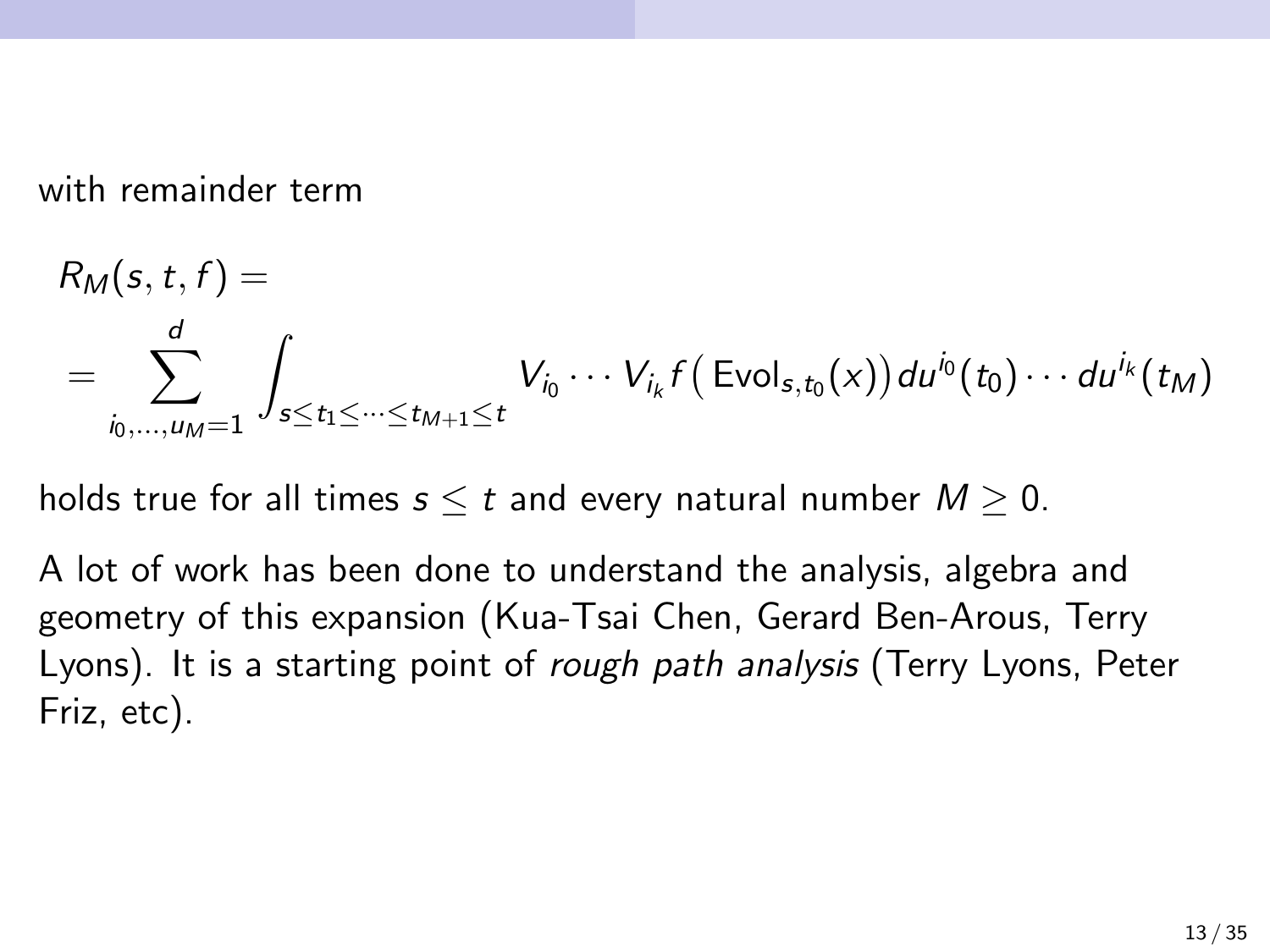#### Definition

Consider the free algebra  $A_d$  of formal series generated by d non-commutative indeterminates  $e_1, \ldots, e_d$  (actually a Hopf Alebra). A typical element  $a \in \mathbb{A}_d$  is written as

$$
a=\sum_{k=0}^\infty\sum_{i_1,\dots,i_k=1}^d a_{i_1\dots i_k}e_{i_1}\cdots e_{i_k},
$$

sums and products are defined in the natural way. We consider the complete locally convex topology making all projections  $a \mapsto a_{i_1...i_k}$ continuous on  $\mathbb{A}_d$ , hence a convenient vector space.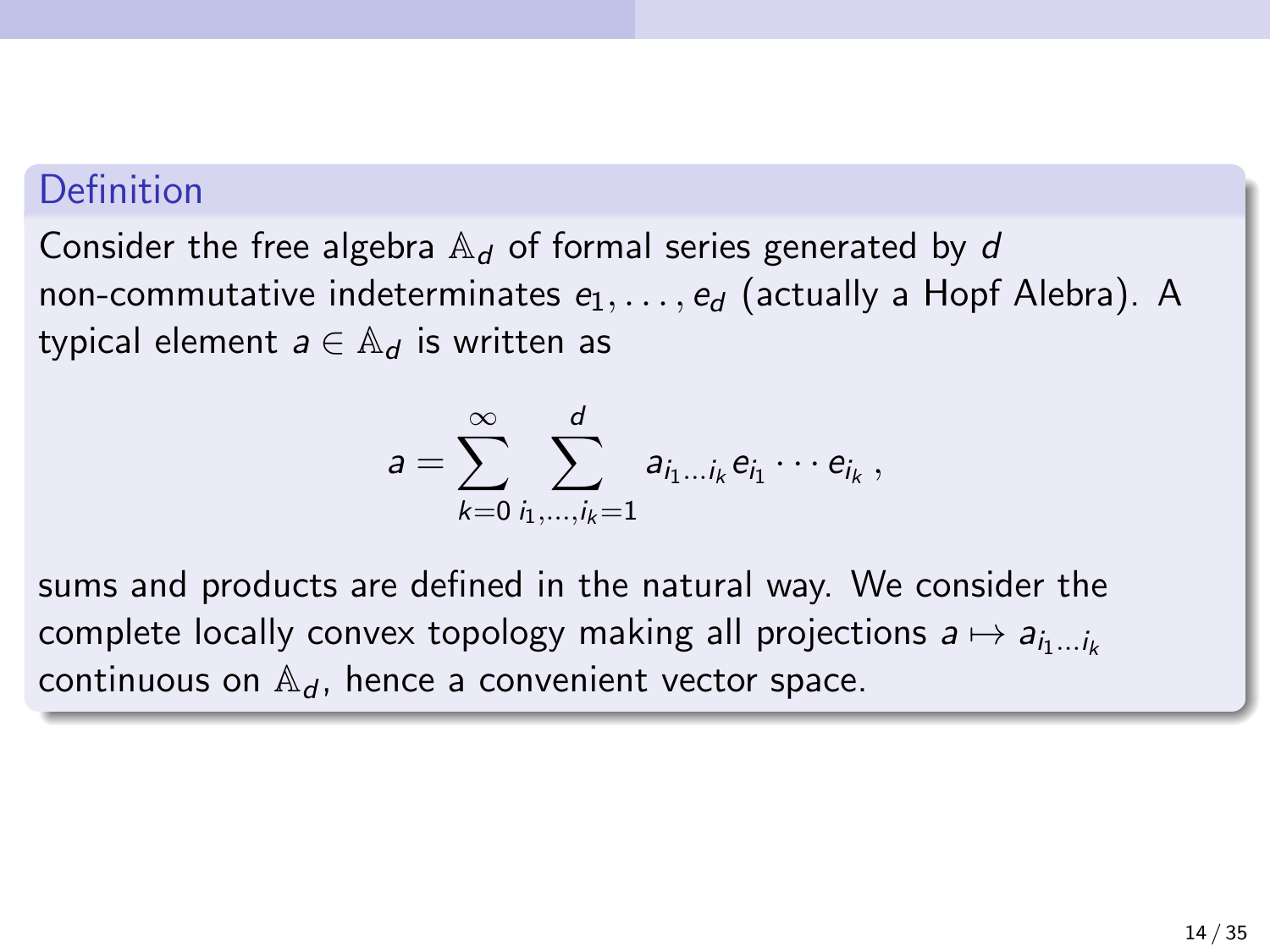### Definition

We define on  $\mathbb{A}_d$  smooth vector fields

 $a \mapsto ae_i$ 

for  $i = 1, \ldots, d$ .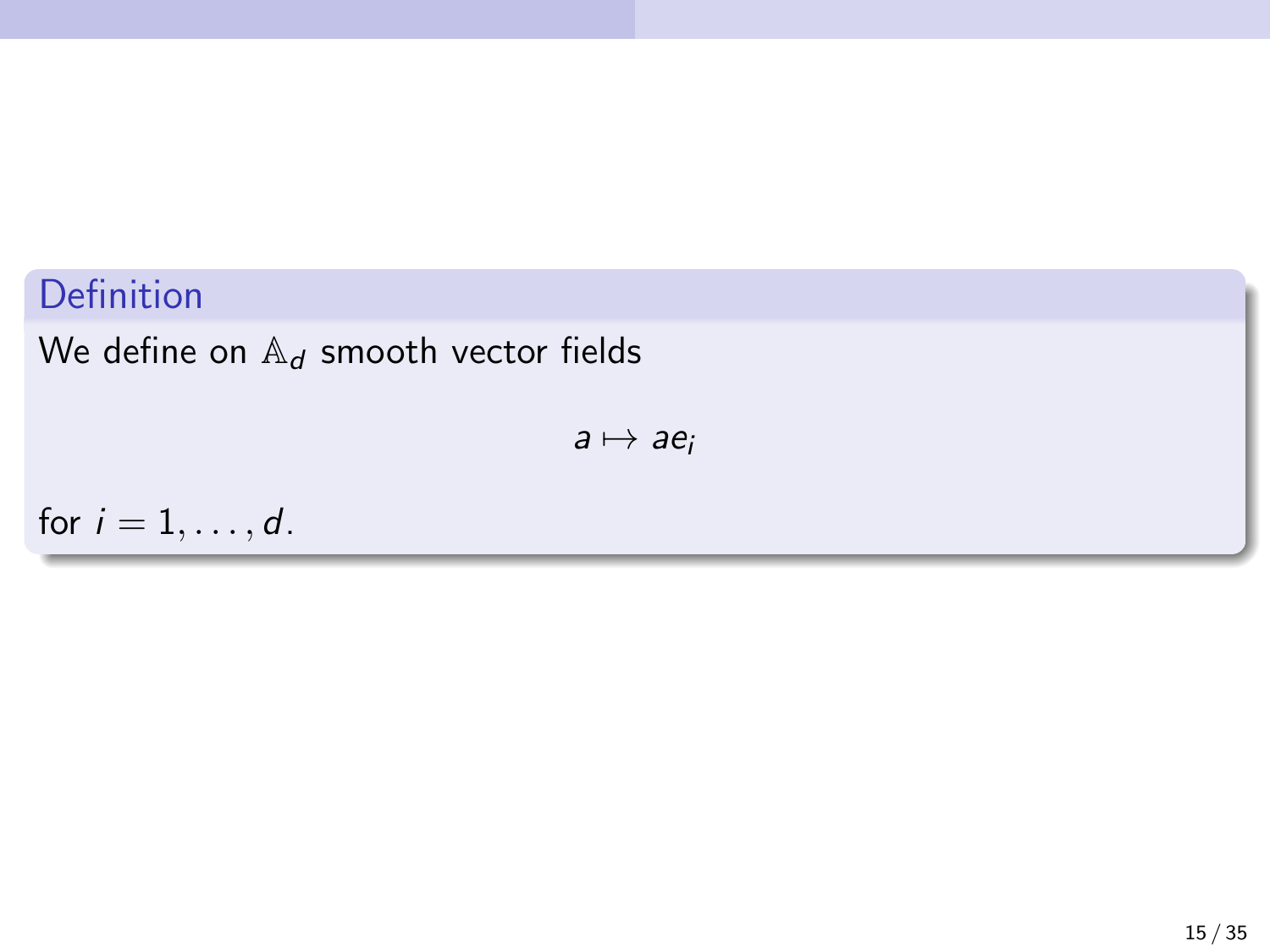#### Theorem

Let u be a smooth control, then the controlled differential equation

$$
d\,\mathrm{Sig}_{s,t}(a) = \sum_{i=1}^d \mathrm{Sig}_{s,t}(a)e_i du^i(t), \,\mathrm{Sig}_{s,s}(a) = a \tag{1}
$$

has a unique smooth evolution operator, called signature of u and denoted by Sig, given by

$$
Sig_{s,t}(a) = a \sum_{k=0}^{\infty} \sum_{i_1,...,i_k=1}^{d} \int_{s \leq t_1 \leq ... \leq t_k \leq t} du^{i_1}(t_1) \cdots du^{i_k}(t_k) e_{i_1} \cdots e_{i_k}.
$$
 (2)

Actually Sig(e) takes values in a Lie group G and any element of G can be reached up to arbitrary order of accuracy by such evolutions starting at e. Additionally the restriction of linear maps on G is an algebra.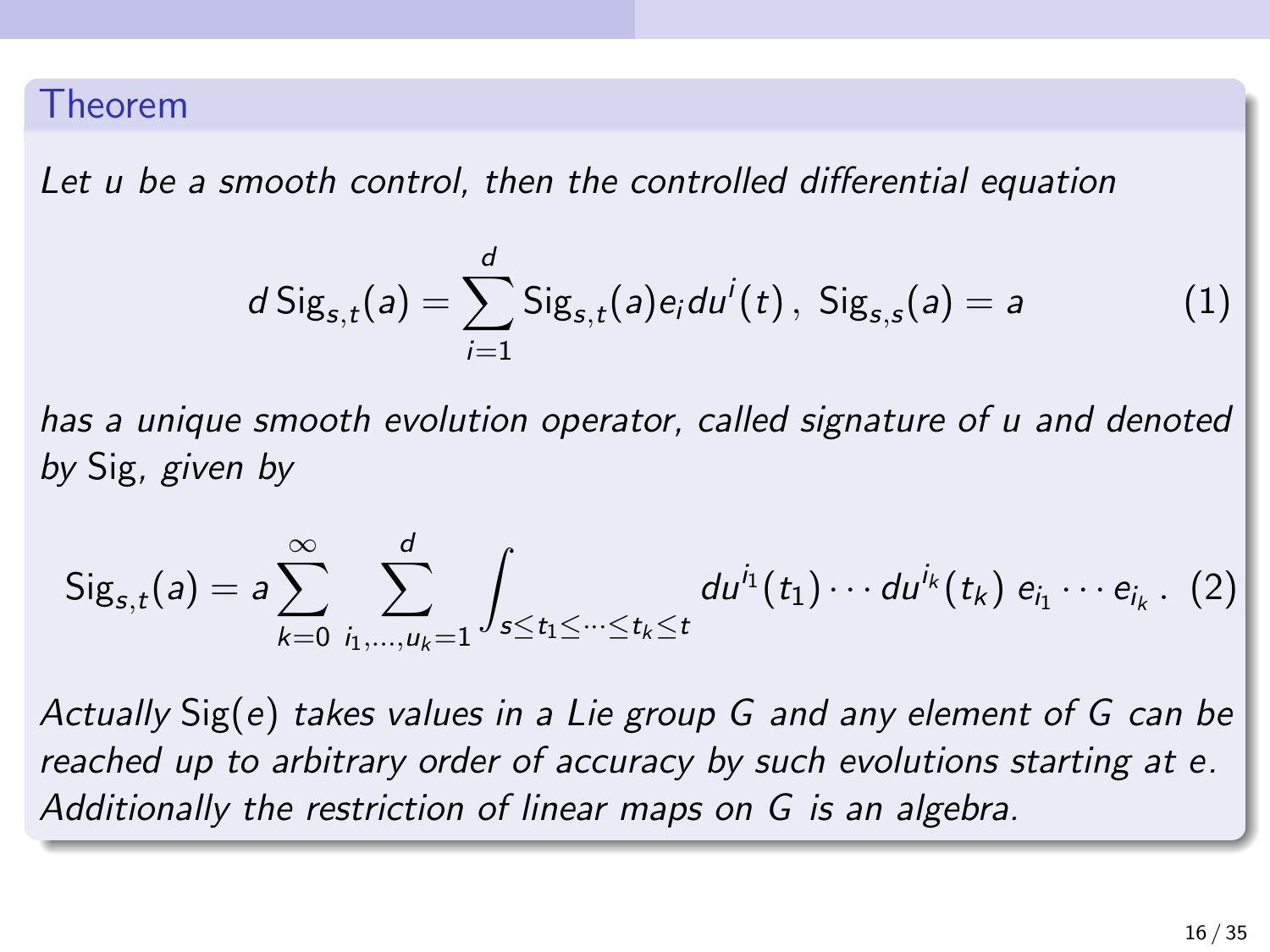### Theorem (Signature is a reservoir)

Let Evol be a smooth evolution operator on a convenient vector space E which satisfies (again the time derivative is taken with respect to the forward variable  $t$ ) a controlled ordinary differential equation

$$
d\operatorname{Evol}_{s,t}(x)=\sum_{i=1}^d V_i(\operatorname{Evol}_{s,t}(x))du^i(t).
$$

Then for any smooth (test) function  $f : E \to \mathbb{R}$  and for every  $M \geq 0$  there is a time-homogenous linear  $W = W(V_1, \ldots, V_d, f, M, x)$  from  $\mathbb{A}_d^M$  to the real numbers  $\mathbb R$  such that

$$
f\big(\left.\text{Evol}_{s,t}(x)\right) = W\big(\pi_M(\text{Sig}_{s,t}(1))\big) + \mathcal{O}\big((t-s)^{M+1}\big)
$$

for  $s \leq t$ .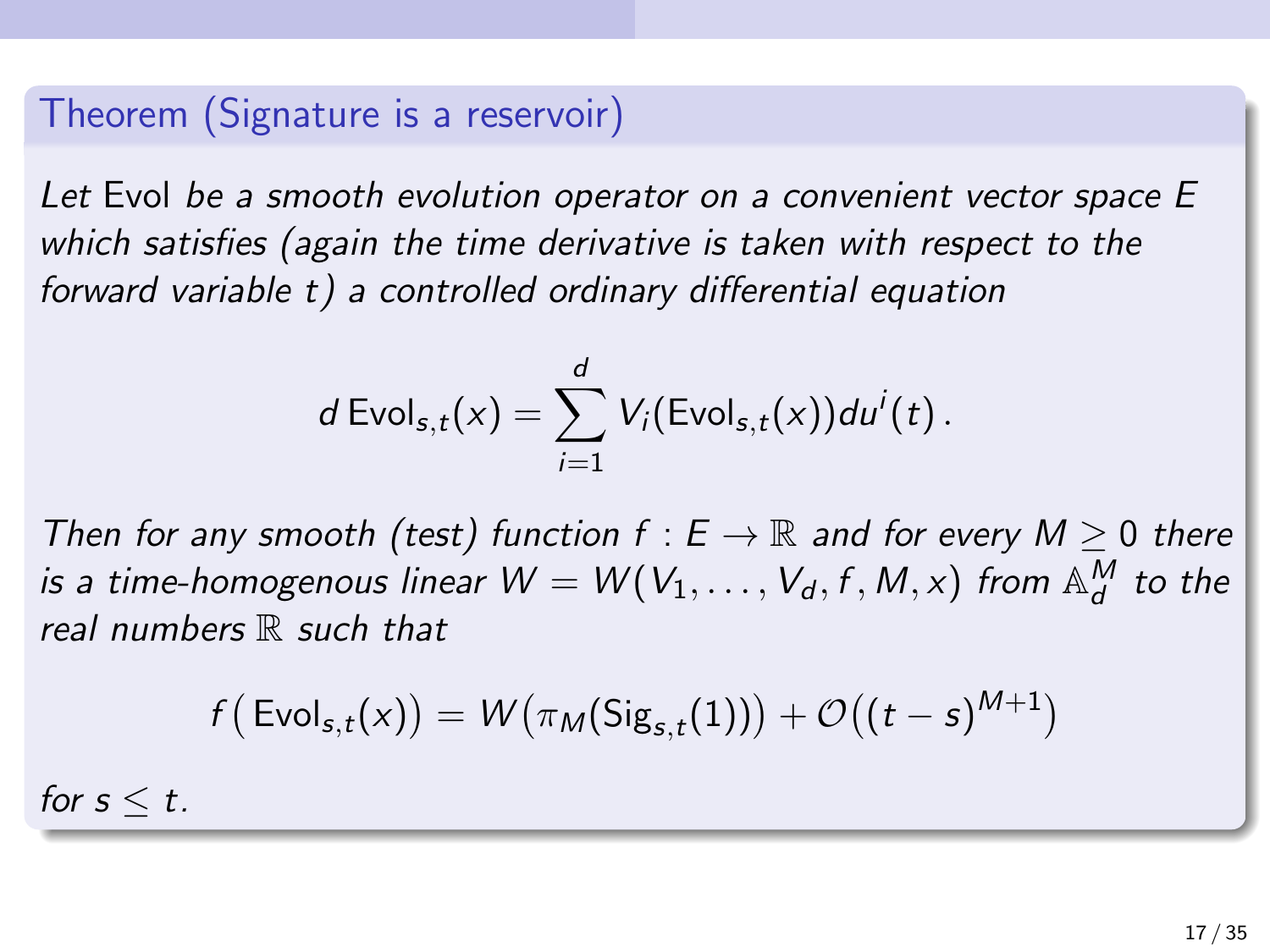- This explains that any solution can be represented up to a linear readout – by a universal reservoir, namely signature.
- This is used in many instances of provable machine learning by, e.g., groups in Oxford (Harald Oberhauser, Terry Lyons, etc), and also ...
- ... at JP Morgan, in particular great recent work on 'Nonparametric pricing and hedging of exotic derivatives' by Terry Lyons, Sina Nejad and Imanol Perez Arribas.
- in contrast to reservoir computing: signature is high dimensional (i.e. infinite dimensional) and a precisely defined, non-random object.
- Can we approximate signature by a lower dimensional random object with similar properties?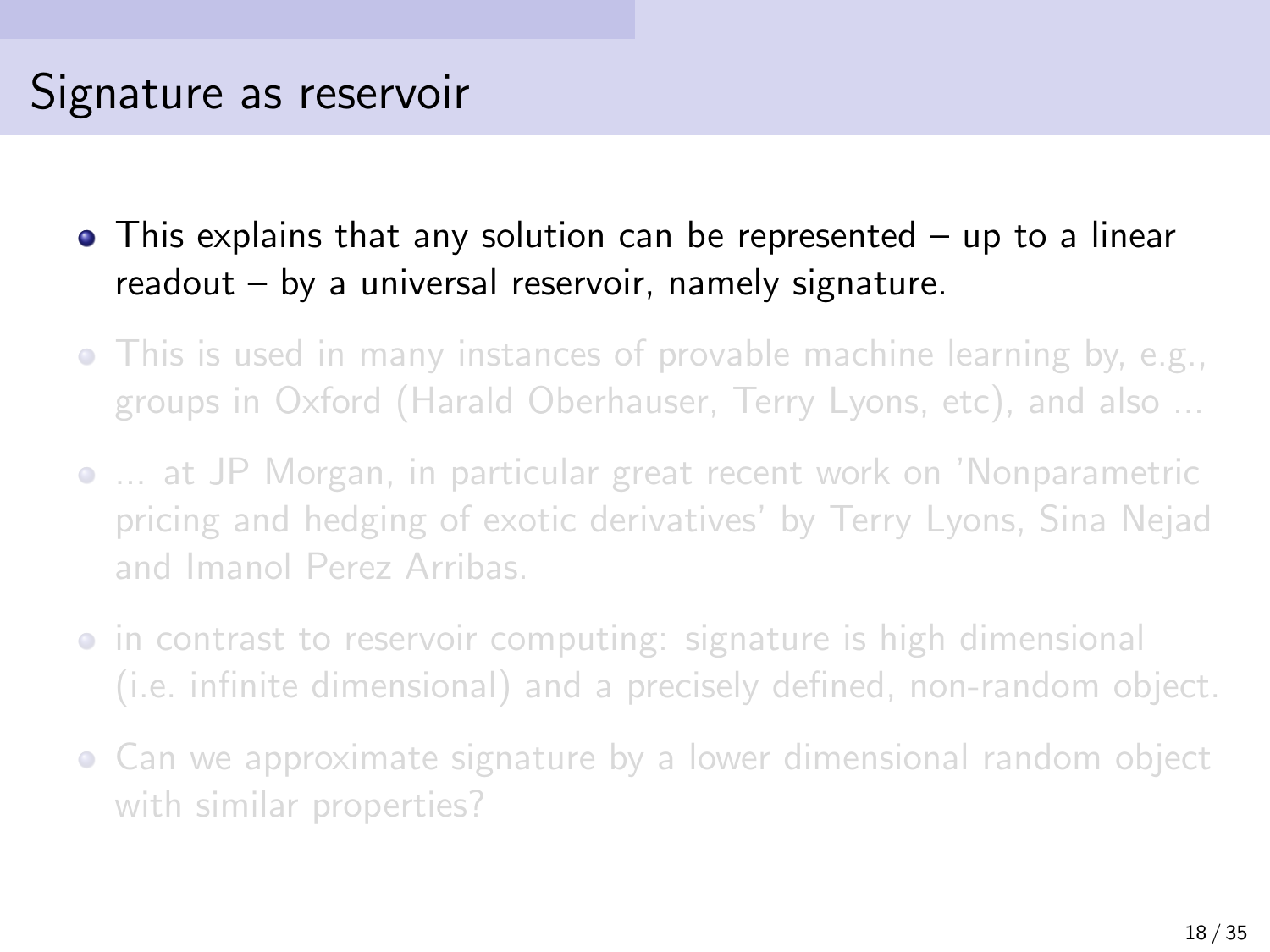- This explains that any solution can be represented up to a linear readout – by a universal reservoir, namely signature.
- This is used in many instances of provable machine learning by, e.g., groups in Oxford (Harald Oberhauser, Terry Lyons, etc), and also ...
- ... at JP Morgan, in particular great recent work on 'Nonparametric pricing and hedging of exotic derivatives' by Terry Lyons, Sina Nejad and Imanol Perez Arribas.
- in contrast to reservoir computing: signature is high dimensional (i.e. infinite dimensional) and a precisely defined, non-random object.
- Can we approximate signature by a lower dimensional random object with similar properties?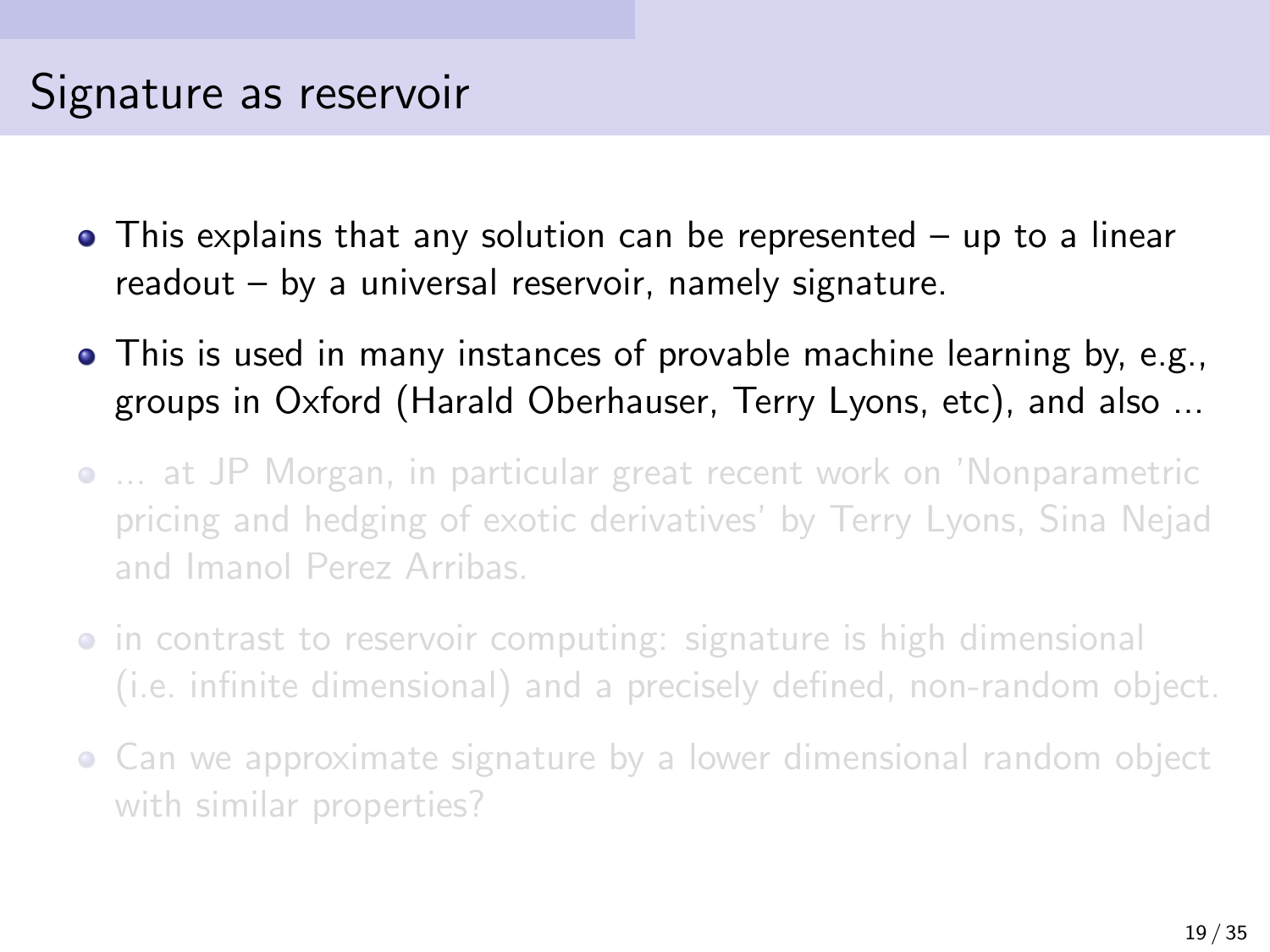- This explains that any solution can be represented up to a linear readout – by a universal reservoir, namely signature.
- This is used in many instances of provable machine learning by, e.g., groups in Oxford (Harald Oberhauser, Terry Lyons, etc), and also ...
- ... at JP Morgan, in particular great recent work on 'Nonparametric pricing and hedging of exotic derivatives' by Terry Lyons, Sina Nejad and Imanol Perez Arribas.
- in contrast to reservoir computing: signature is high dimensional (i.e. infinite dimensional) and a precisely defined, non-random object.
- Can we approximate signature by a lower dimensional random object with similar properties?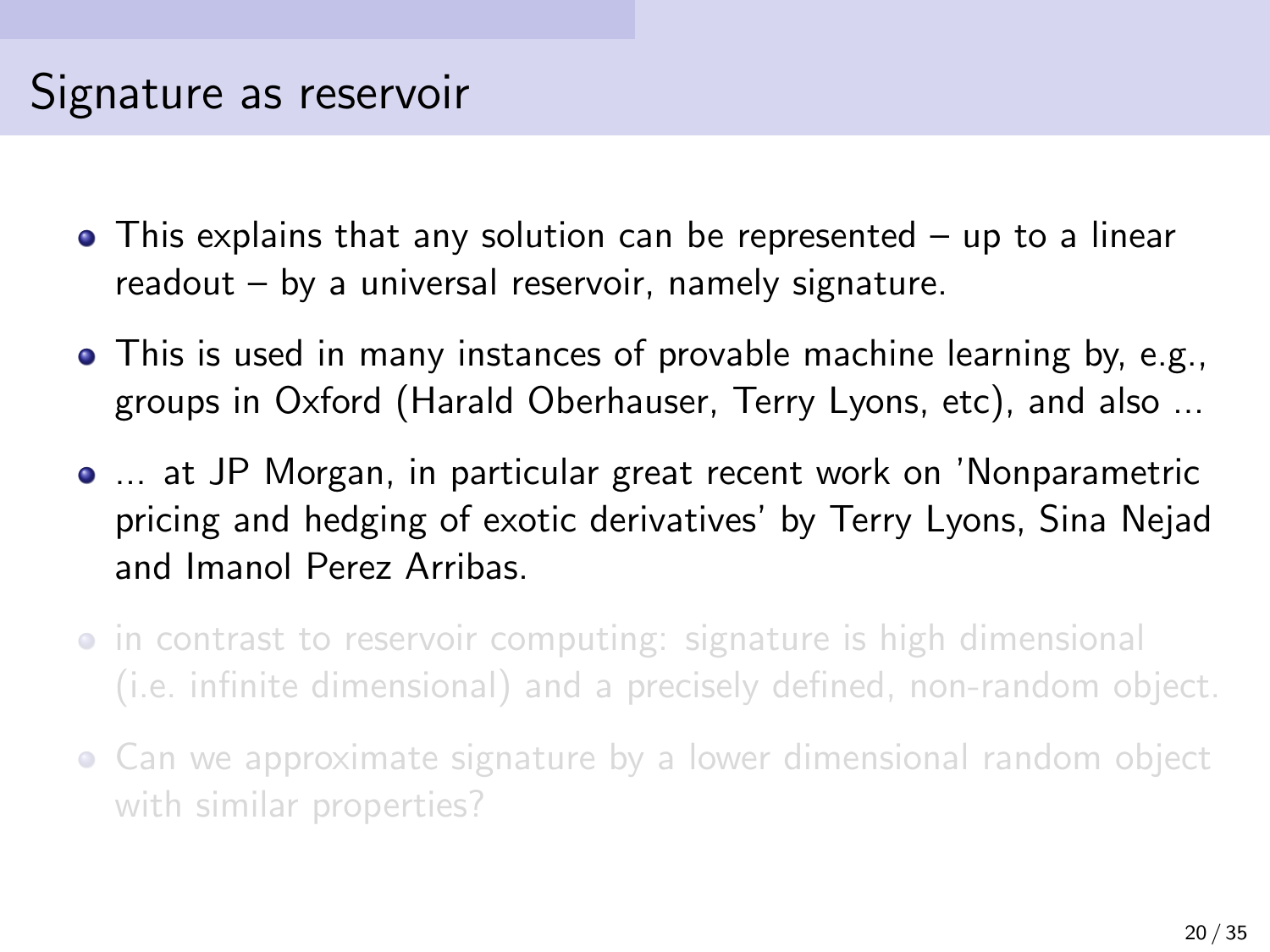- This explains that any solution can be represented up to a linear readout – by a universal reservoir, namely signature.
- This is used in many instances of provable machine learning by, e.g., groups in Oxford (Harald Oberhauser, Terry Lyons, etc), and also ...
- ... at JP Morgan, in particular great recent work on 'Nonparametric pricing and hedging of exotic derivatives' by Terry Lyons, Sina Nejad and Imanol Perez Arribas.
- **•** in contrast to reservoir computing: signature is high dimensional (i.e. infinite dimensional) and a precisely defined, non-random object.
- Can we approximate signature by a lower dimensional random object with similar properties?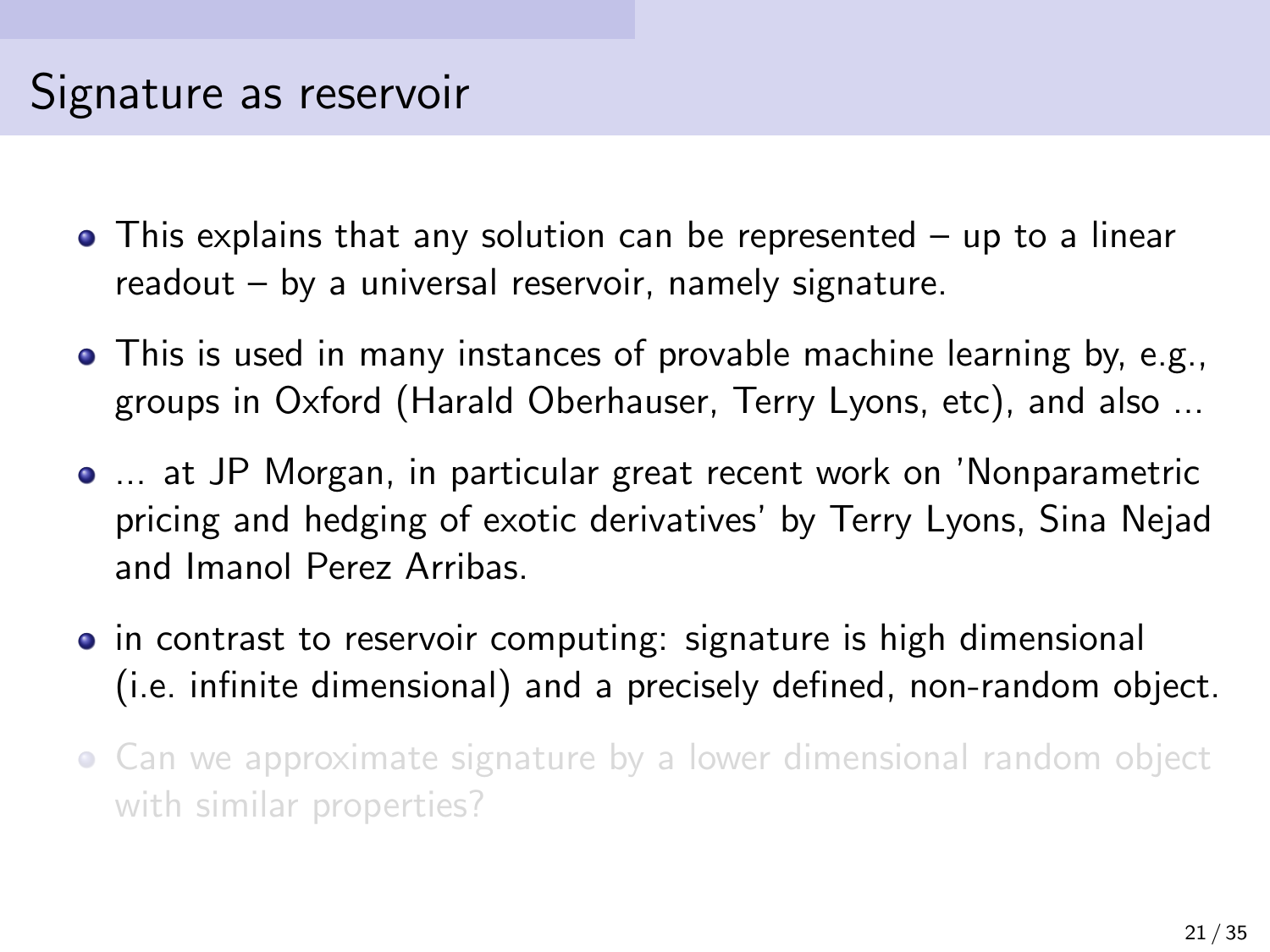- This explains that any solution can be represented up to a linear readout – by a universal reservoir, namely signature.
- This is used in many instances of provable machine learning by, e.g., groups in Oxford (Harald Oberhauser, Terry Lyons, etc), and also ...
- ... at JP Morgan, in particular great recent work on 'Nonparametric pricing and hedging of exotic derivatives' by Terry Lyons, Sina Nejad and Imanol Perez Arribas.
- **•** in contrast to reservoir computing: signature is high dimensional (i.e. infinite dimensional) and a precisely defined, non-random object.
- Can we approximate signature by a lower dimensional random object with similar properties?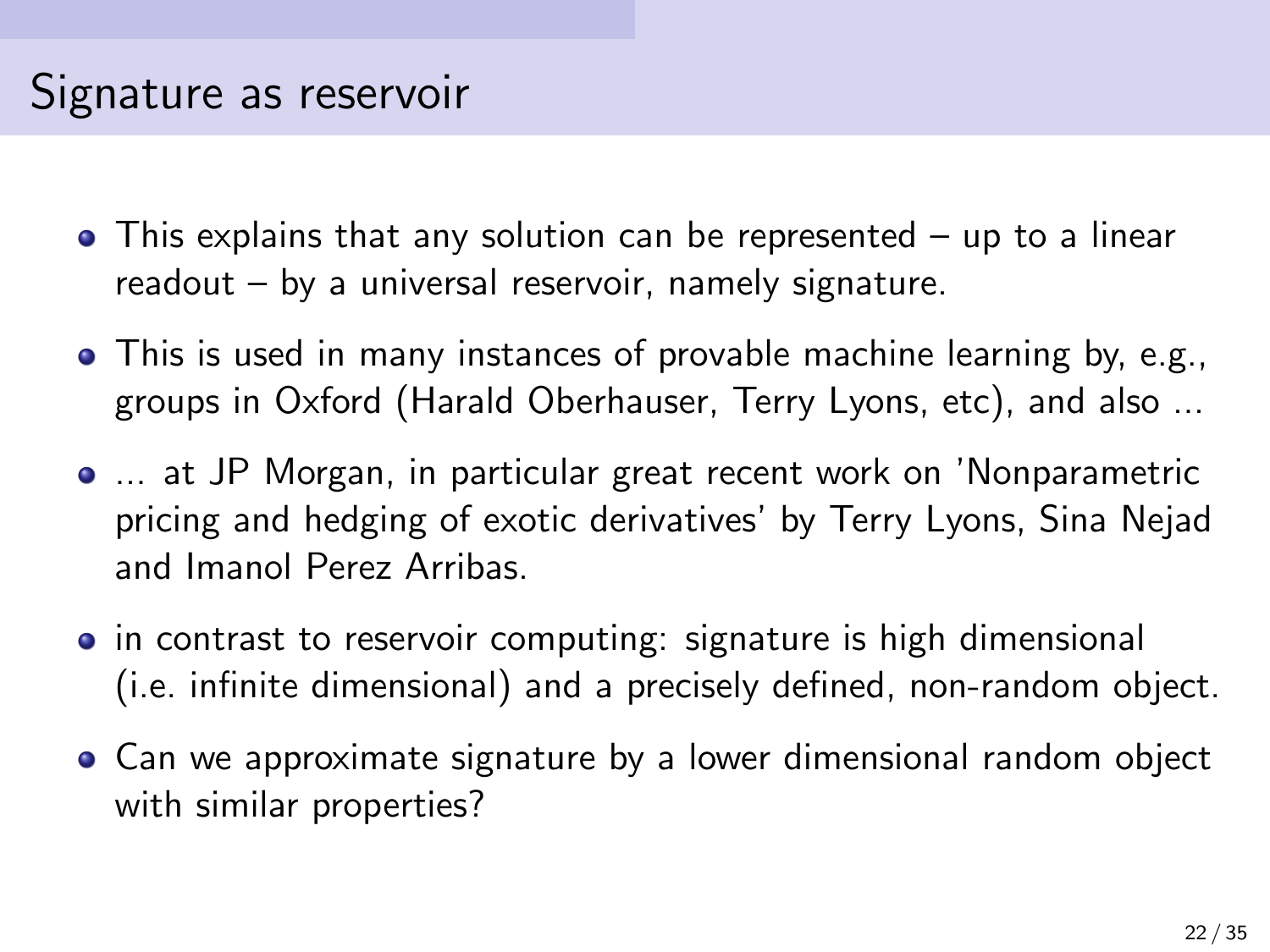It is the assertion of the Johnson-Lindenstrauss (JL) Lemma that for every  $0 < \epsilon < 1$  an N point set Q in some arbitrary (scalar product) space H, can be embedded into a space  $\mathbb{R}^k$ , where  $k = \frac{24 \log N}{3 \epsilon^2 - 2 \epsilon^3}$  $rac{24 \log N}{3\epsilon^2-2\epsilon^3}$  in an almost isometric manner, i.e. there is a linear map  $f: H \to \mathbb{R}^k$  such that

$$
(1-\epsilon) \|v_1-v_2\|^2 \le \|f(v_1)-f(v_2)\|^2 \le (1+\epsilon) \|v_1-v_2\|^2
$$

for all  $v_1, v_2 \in Q$ . It is remarkable that f can be chosen randomly from a set of linear projection maps and the choice satisfies the desired requirements with high probability.

The result is due to concentration of measure results in high dimensional spaces and has been discovered in the eighties, for some details see below.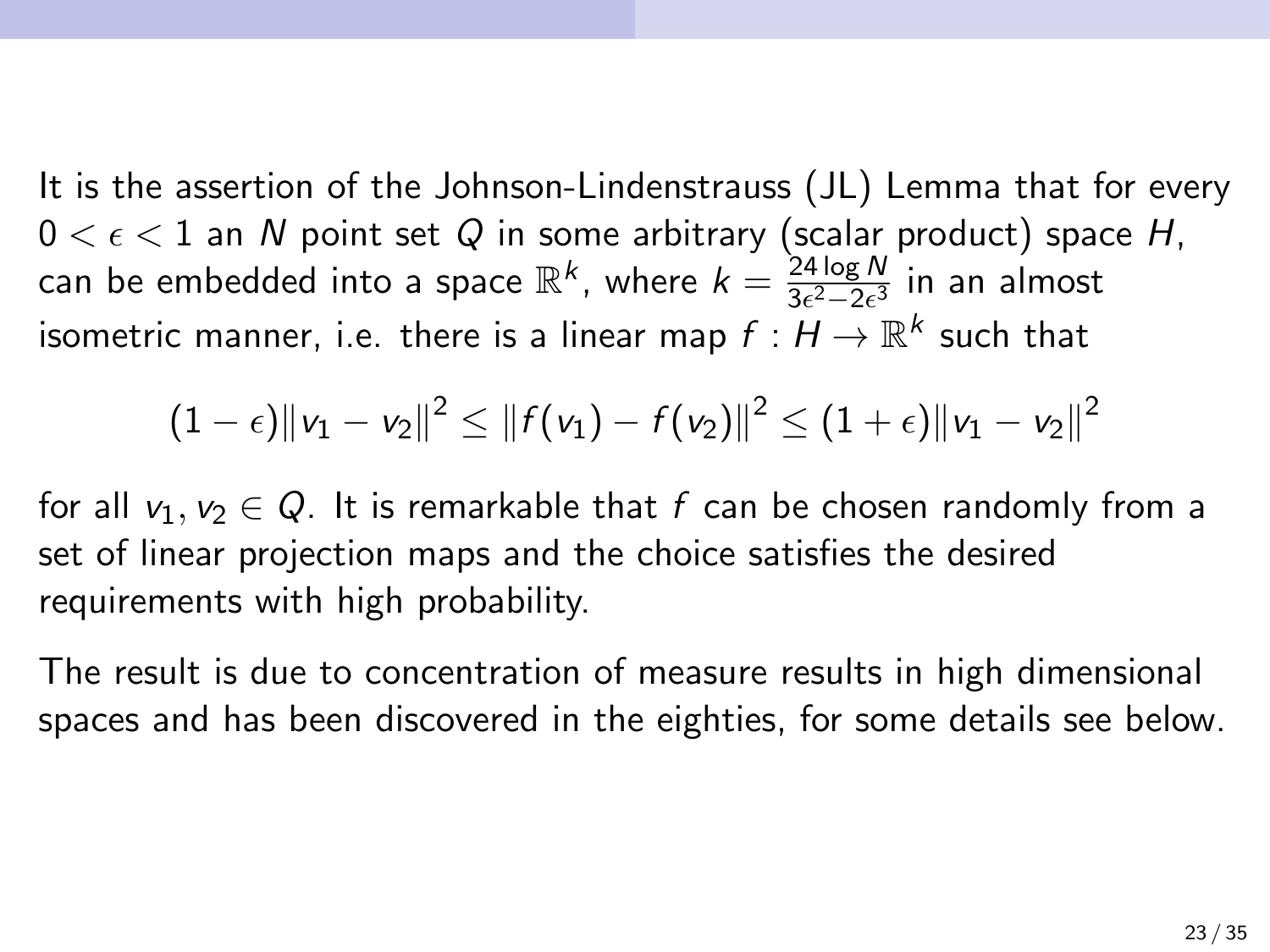In order to make this program work, we need a definition:

#### Definition

Let Q be any (finite or infinite) set of elements of norm one in  $\mathbb{A}_d^M$ . For  $v \in \mathbb{A}^\mathsf{M}_d$  we define the function

$$
\|v\|_Q := \inf \left\{ \sum_j |\lambda_j| \, \big| \, \sum_j \lambda_j v_j = v \text{ and } v_j \in Q \right\}.
$$

We use the convention inf  $\emptyset = +\infty$  since the function is only finite on span $(Q)$ . Actually the function  $\left\|.\right\|_Q$  behaves precisely like a norm on the span. Additionally  $\|v\|_{Q_1}\geq \|v\|_{Q_2}$  for  $Q_1\subset Q_2$  and  $\|v\|_{Q}\geq \|v\|$  for all sets Q of elements of norm one.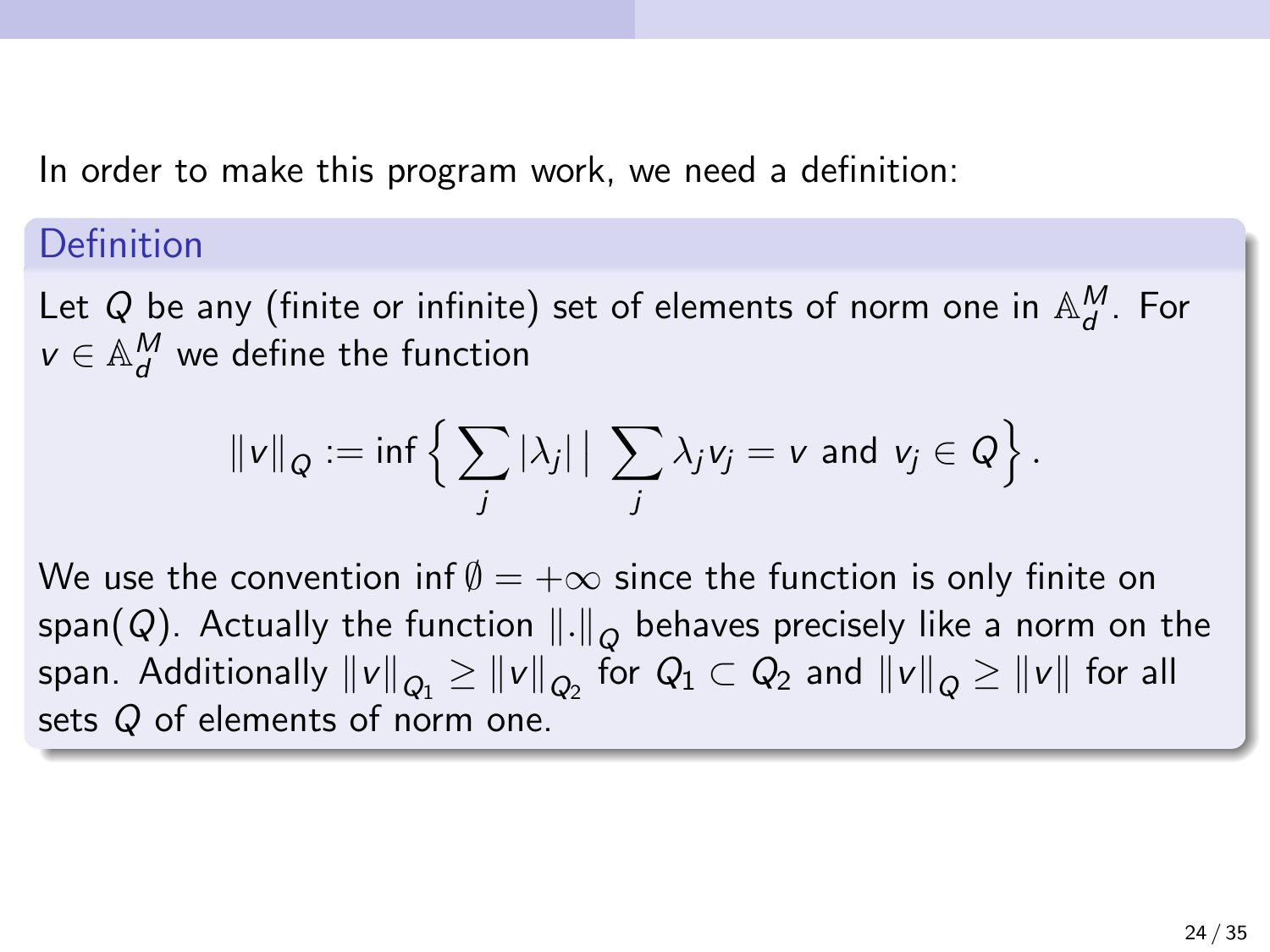#### Proposition

Fix  $M\geq 1$ ,  $\epsilon>0$  and consider the free nilpotent algebra  $\mathbb{A}_d^M$ . Let  $Q = -Q$  be any N point set of vectors with norm one, then there is linear map  $f: \mathbb{A}_d^M \to \mathbb{R}^k$  (k being the above JL constant with N), such that

$$
\big|\langle v_1,v_2-(f^*\circ f)(v_2)\rangle\big|\leq \epsilon\,,
$$

for all  $v_1, v_2 \in Q$ . In particular

$$
\left|\langle v_1,v_2-(f^*\circ f)(v_2))\rangle\right|\leq \epsilon \|v_1\|_{Q}\|v_2\|_{Q},
$$

for  $v_1, v_2 \in \mathbb{A}^M_d$ .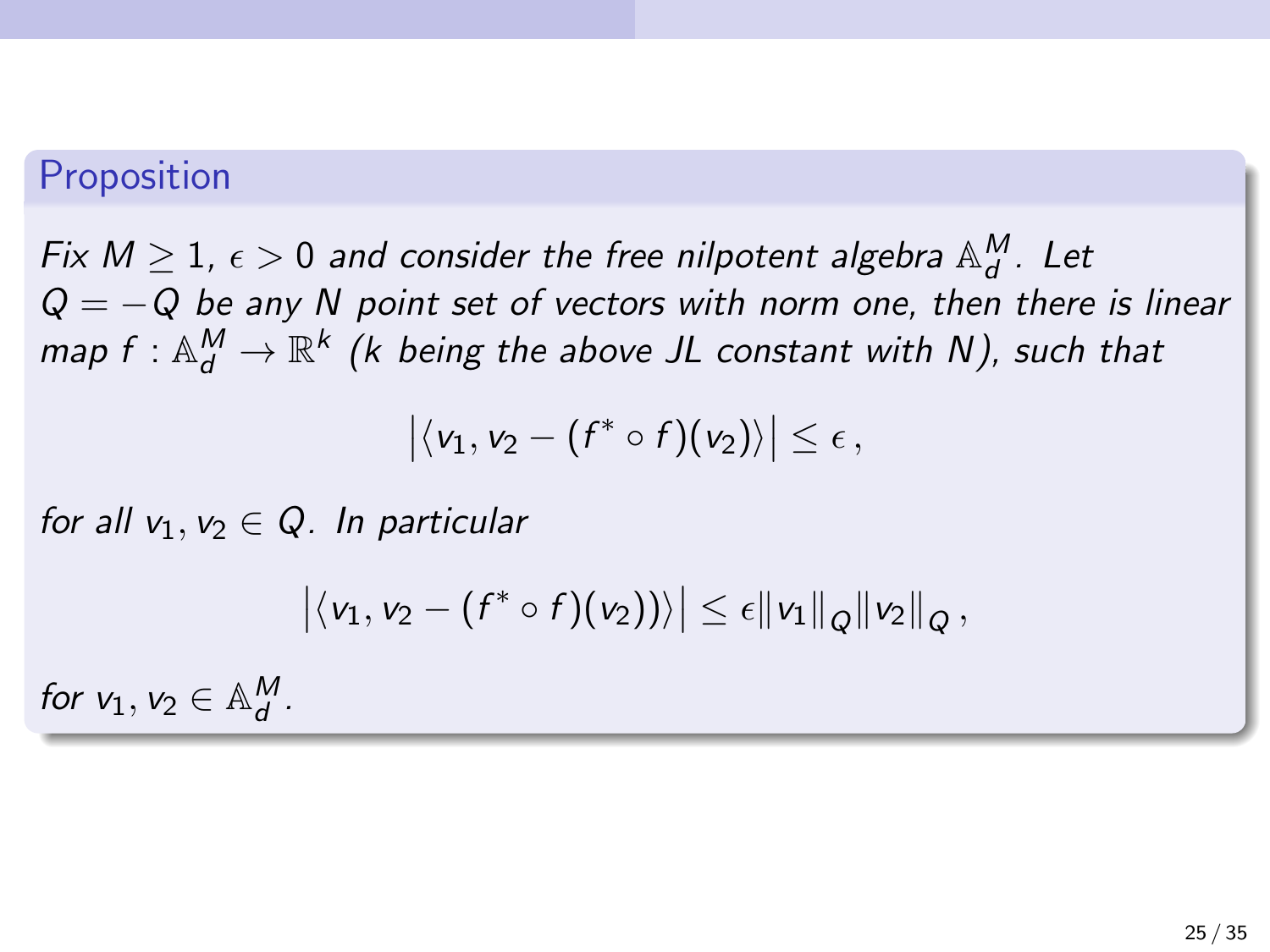Theorem (Cuchiero, Gonon, Grigoryeva, Ortega, Teichmann (2019)) Let u be a smooth control and f the previously constructed JL map associated to an N point set Q of norm one. We denote by r-Sig the smooth evolution of

$$
dZ_t = \sum_{i=1}^d f(f^*(Z_t) e_i) du^i(t), Z_0 = f^*(1)
$$

a controlled differential equation on  $\mathbb{R}^k$  . Then

$$
\langle u, \mathsf{Sig}_{s,t}(1) - f^*(r\text{-}Sig_{s,t}(1)) \rangle
$$
  
\n
$$
\leq \left( \left| \langle \Gamma_{\mathsf{Sig}_{s,t}(1)}(u), 1 - f^*(f(1)) \rangle \right| +
$$
  
\n
$$
+ C\epsilon \sum_{i=1}^d \int_s^t \left\| \Gamma_{\mathsf{Sig}_{r,t}(1)}(u) \right\|_{Q} \left\| f^*(Y_r) e_i \right\|_{Q} dr \right),
$$

with constant  $C = \sup_{s \le r \le t, i} \Big|$  $du^{i}(r)$  $\left| \frac{dI^{i}(r)}{dr} \right|$ , and for each  $u \in Q$ .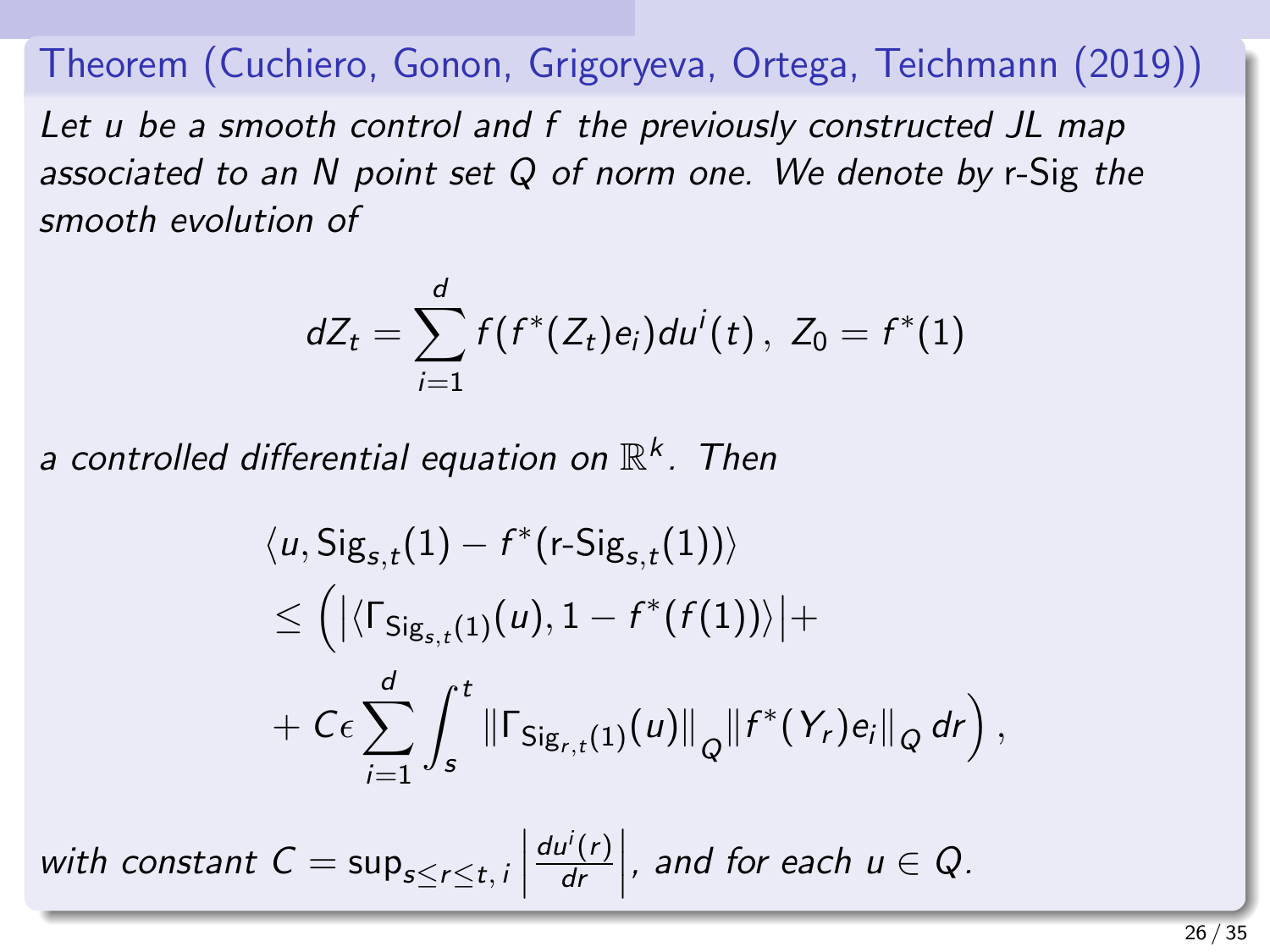### **Corollary**

Let u be a smooth control and f the previously constructed JL map associated to a spanning N point set Q of norm one. Assume additionally  $1 = f^*(f(1))$ , then

$$
\left\| \text{Sig}_{s,t}(1) - f^*(r\text{-Sig}_{s,t}(1)) \right\| \leq \left( \epsilon C \sum_{i=1}^d \int_s^t \sup_{\|u\|=1} \left\| \Gamma_{\text{Sig}_{r,t}(1)}(u) \right\|_{Q} \left\| f^*(Y_r) e_i \right\|_{Q} dr \right).
$$

Hence  $f^*(r\text{-Sig})$  approximates Sig up to order  $\epsilon$  and can be used as a proxy for signature.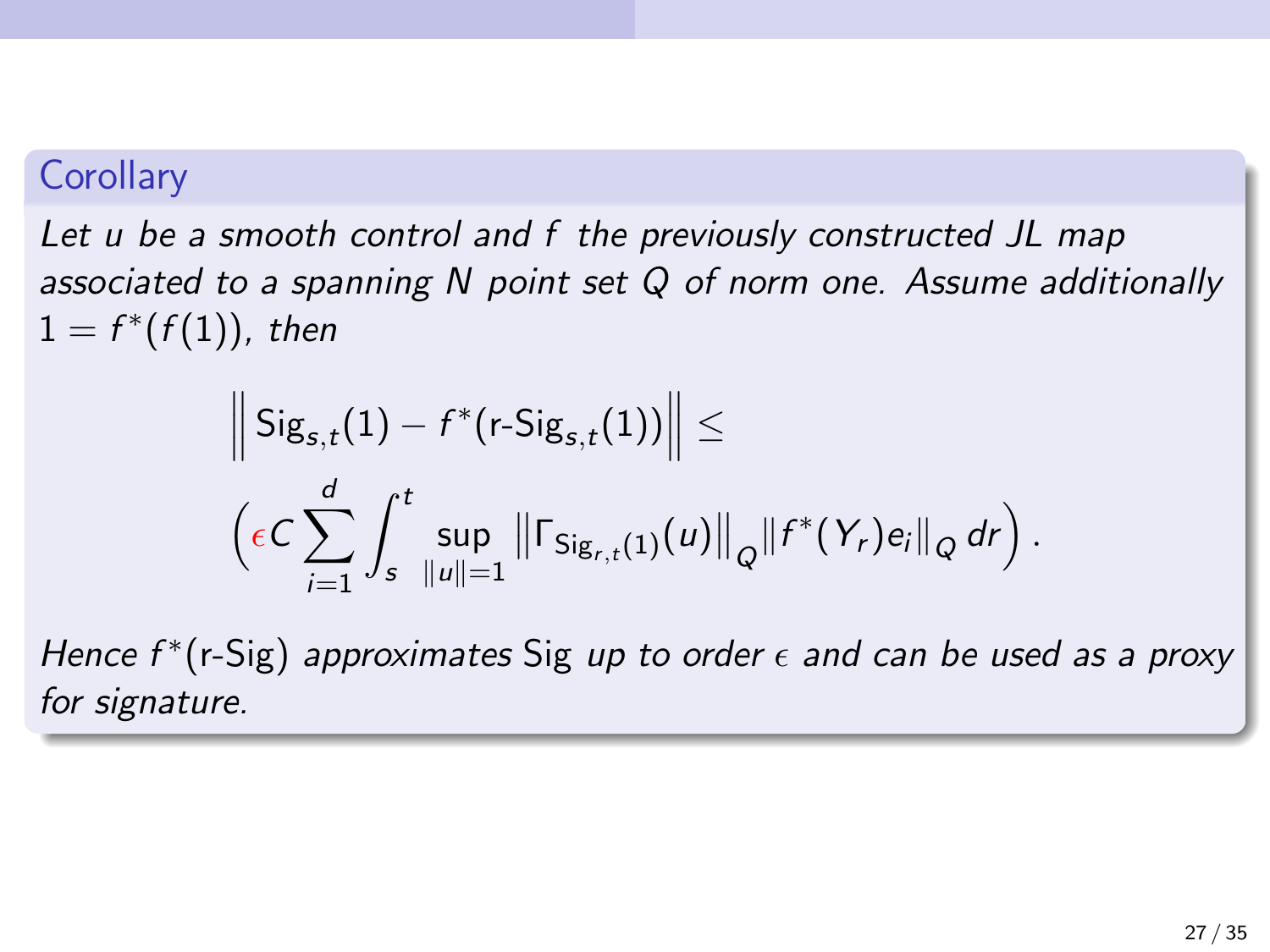# r-Sig is a random dynamical system

It is fascinating that we can actually calculate approximately the vector fields which determine the dynamics of r-Sig, i.e.

$$
y\mapsto f(f^*(y)e_i)
$$

for each  $i=1,\ldots,d$  for  $y\in\mathbb{R}^k$ .

#### Theorem

For  $M \to \infty$  the linear vector fields

$$
y\mapsto f(f^*(y)e_i)
$$

for  $i = 1, \ldots, d$ , are built from matrices on  $\mathbb{R}^k$  with asymptotically normally distributed, (almost) independent entries.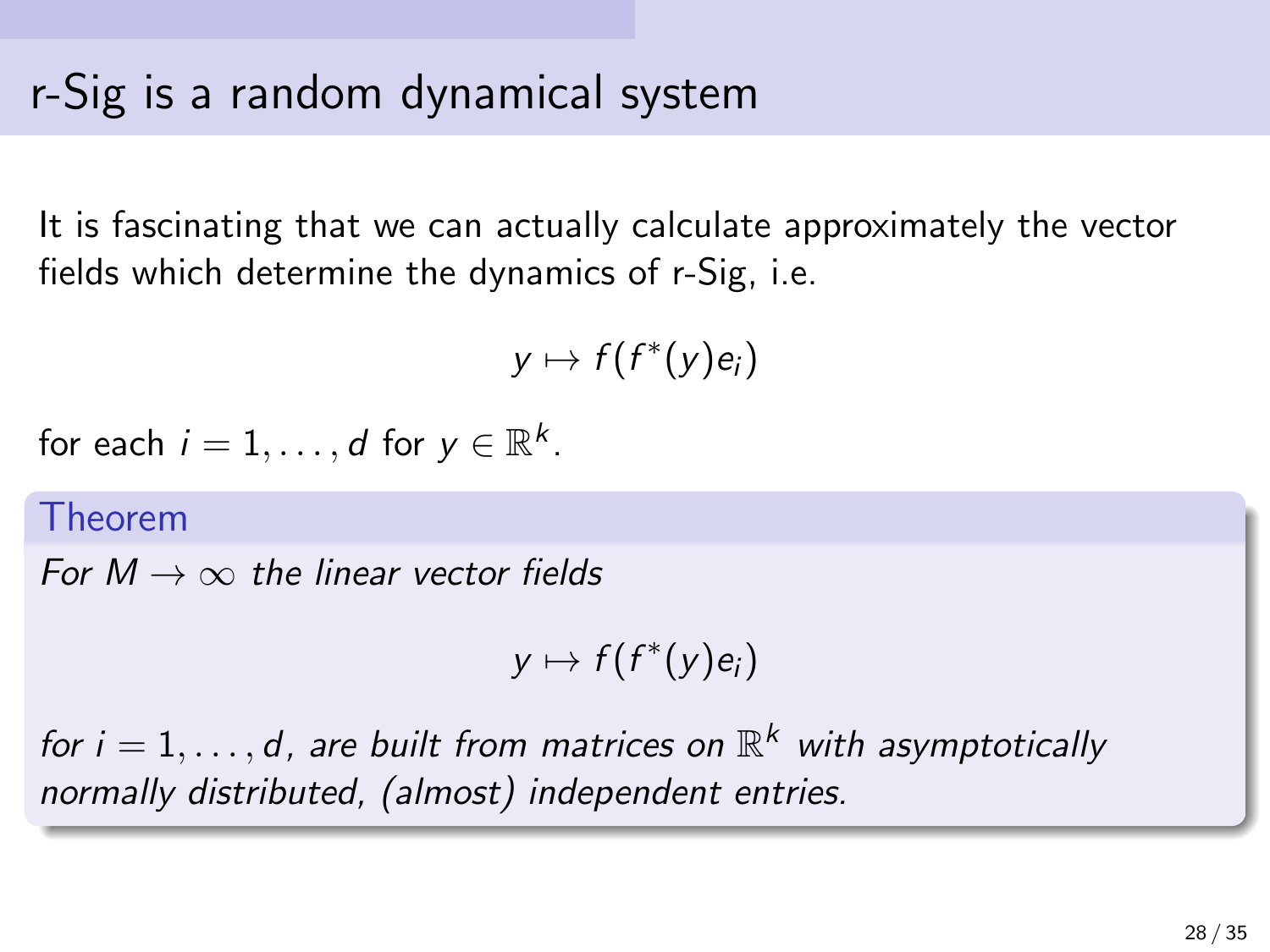### Randomness matters

Consider

$$
dY_t = \sum_{i=1}^d V_i(Y_t) du^i(t), \ Y_0 \in E
$$

where we observe one trajectory on  $[0, T]$  and do not know the characteristics.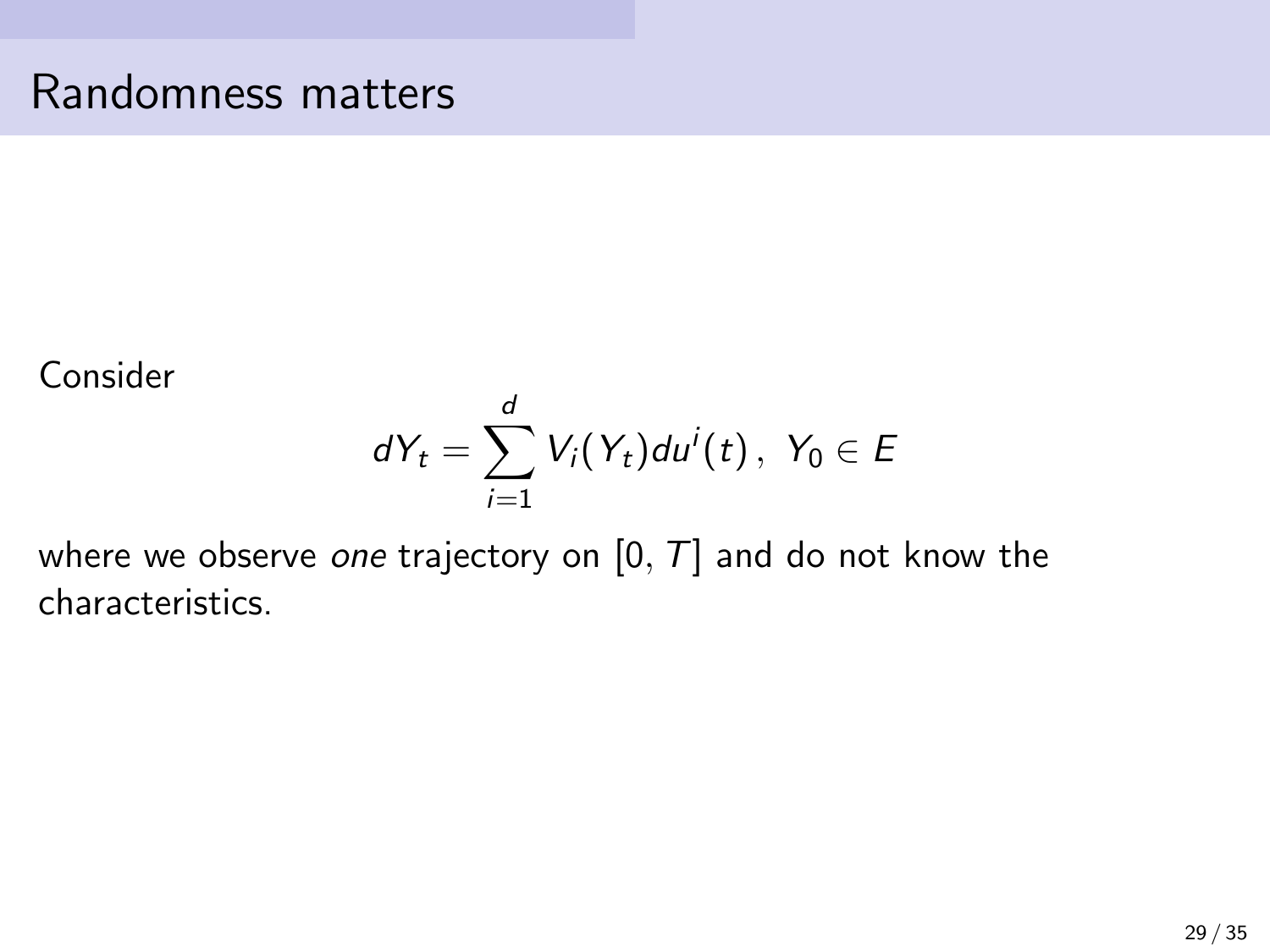# Randomized Signature

#### A random localized signature

- **•** there is a set of hyper-parameters  $\theta \in \Theta$ , and a dimension M.
- depending on  $\theta$  choose randomly matrices  $A_1,\ldots,A_d$  on  $\mathbb{R}^M$  as well as shifts  $\beta_1, \ldots, \beta_d$  such that maximal non-integrability holds on a starting point  $x\in \mathbb{R}^M$ .
- one can tune the hyper-parameters  $\theta \in \Theta$  and dimension M such that

$$
dX_t = \sum_{i=1}^d \sigma(A_iX_t + \beta_i)du^i(t), X_0 = x
$$

locally (in time, as well as space) approximates CODE Y via a linear readout W up to arbitrary precision.  $\sigma$  is a sigmoid function whose only role is to localize the meaning of signature: outside a certain ball the system is not expressive anymore.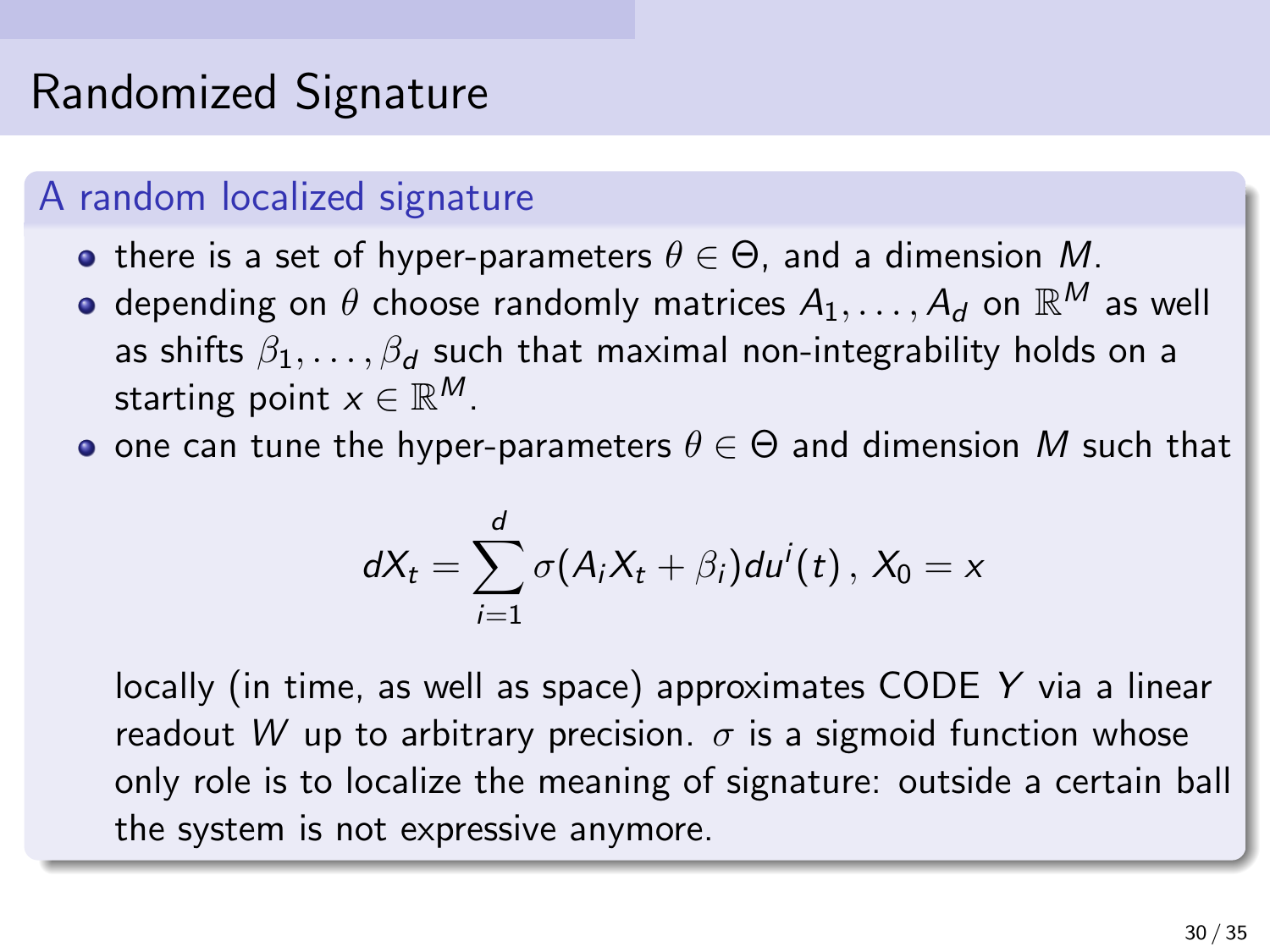Instead of applying the JL Lemma directly on  $\mathbb{A}_d$  we could construct faithful representations and evaluate them. Consider a manifold M and  $V_1, \ldots, V_d$  vector fields on M such that the map

$$
e_i\mapsto V_i
$$

from the Lie algebra  $\mathfrak{g} \subset \mathbb{A}_d$  to the Lie algebra of vector fields does not have a kernel, in other words there are no non-trivial relations among Lie brackets of the vector fields  $V_1, \ldots, V_d$ . Then the algebra of (formal) differential operators generated by  $V_1, \ldots, V_d$  and  $\mathbb{A}_d$  are isomorphic.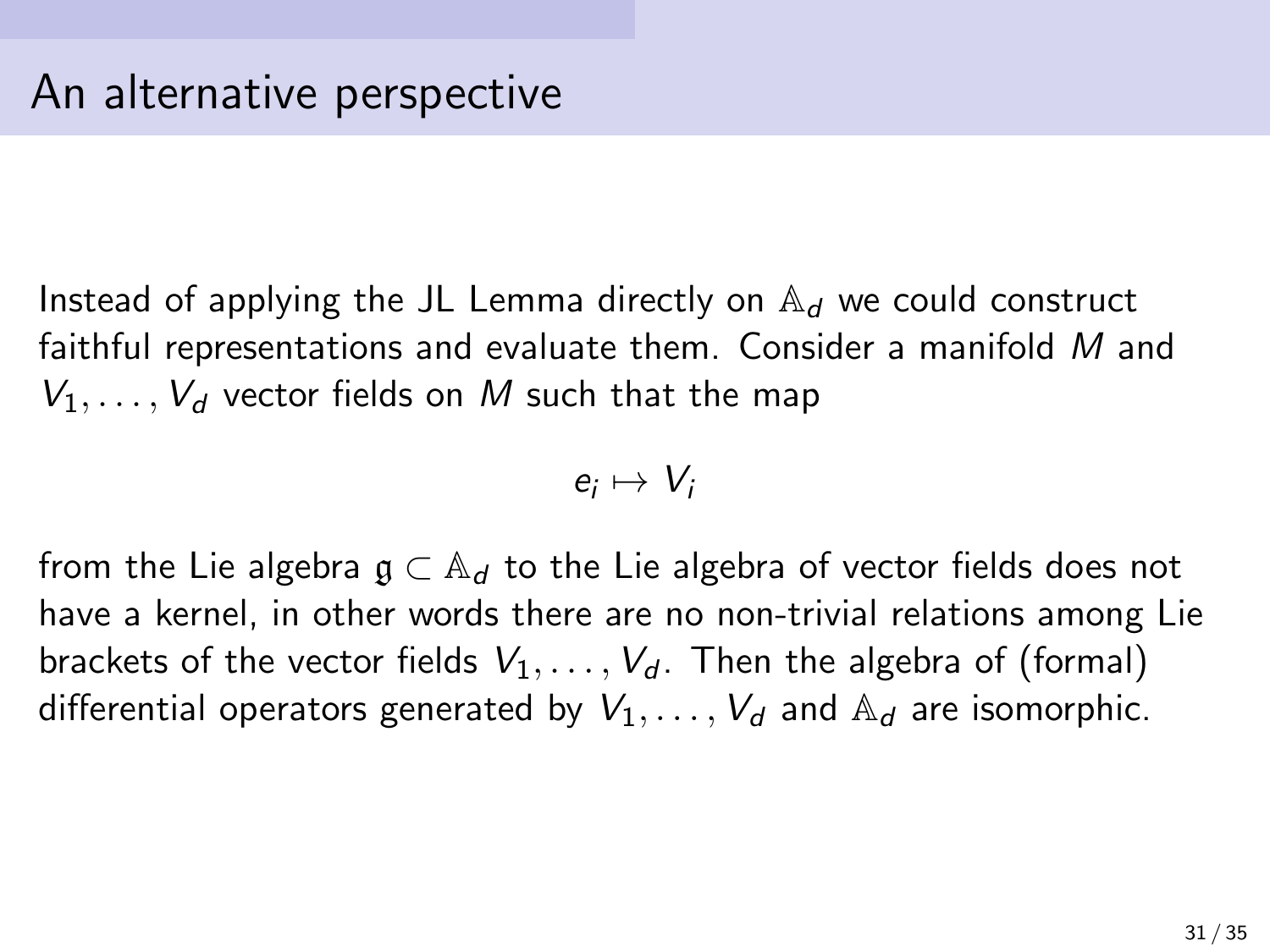Furthermore the solution of the transport equation

$$
df_t(x) = \sum_{i=1}^d V_i f_t(x) du^i(t)
$$

and signature have the same expressive power. Notice that  $f_t(x) = f(X_t)$ where

$$
dX_t = \sum_{i=1}^d V_i(X_t) du^i(t), X_0 = x
$$

for  $x \in M$ ,  $f \in C^{\infty}(M)$ .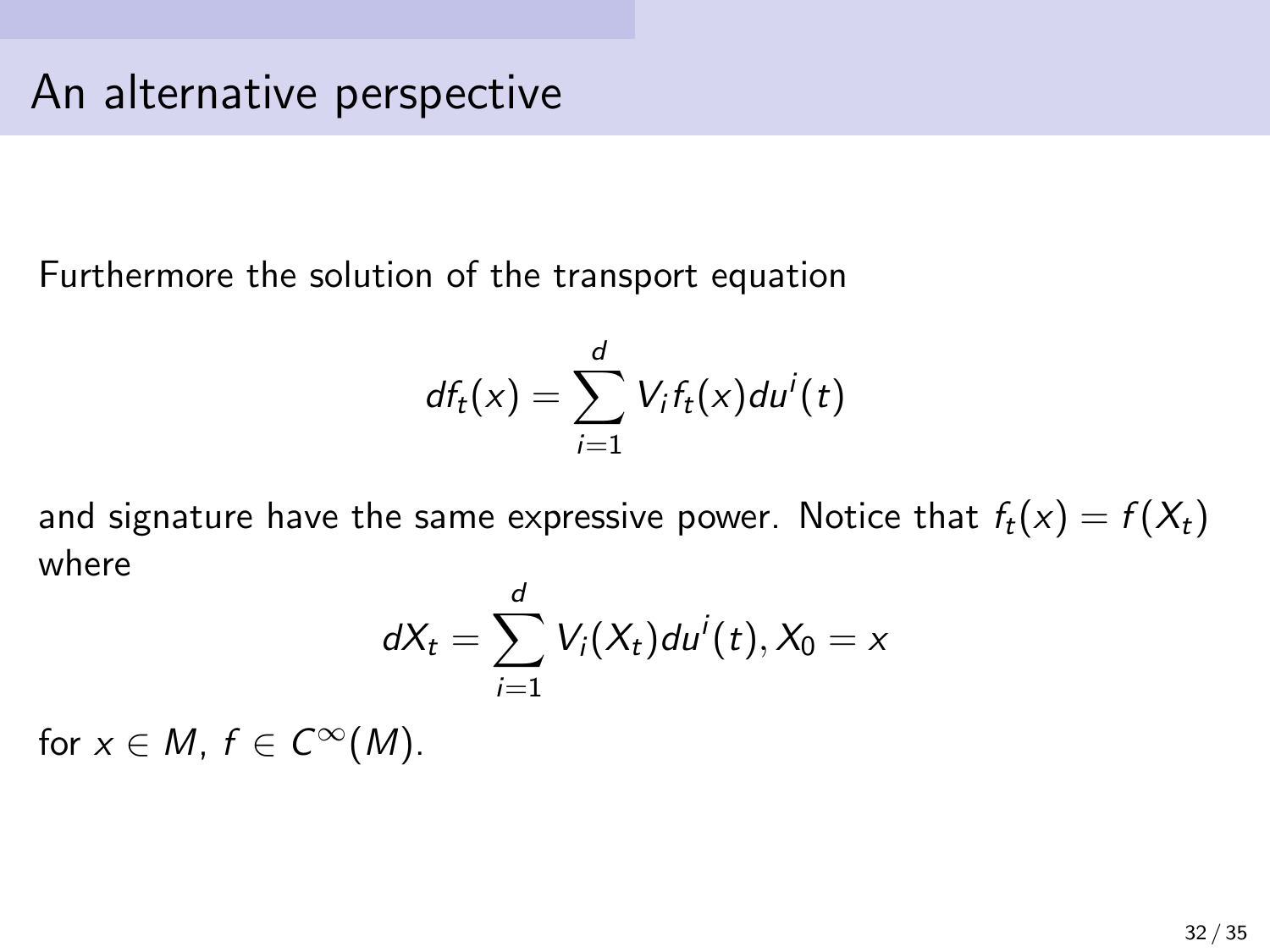This yields an alternative perspective to understanding reservoirs constructed by generic vector fields: consider random vector fields, such that they are generic, i.e. without non-trivial relations, consider random smooth functions on M and randomly chosen points  $x \in M$ , then the vector  $(f_t(x))_{0 \le t \le T}$  of paths approximates signature up to arbitrary precision. This construction can be fully parallelized and does only depend on a low dimensional evaluation of the above CODE

$$
dX_t = \sum_{i=1}^d V_i(X_t) du^i(t), X_0 = x
$$

for  $x \in M$  and  $f \in C^{\infty}(M)$ .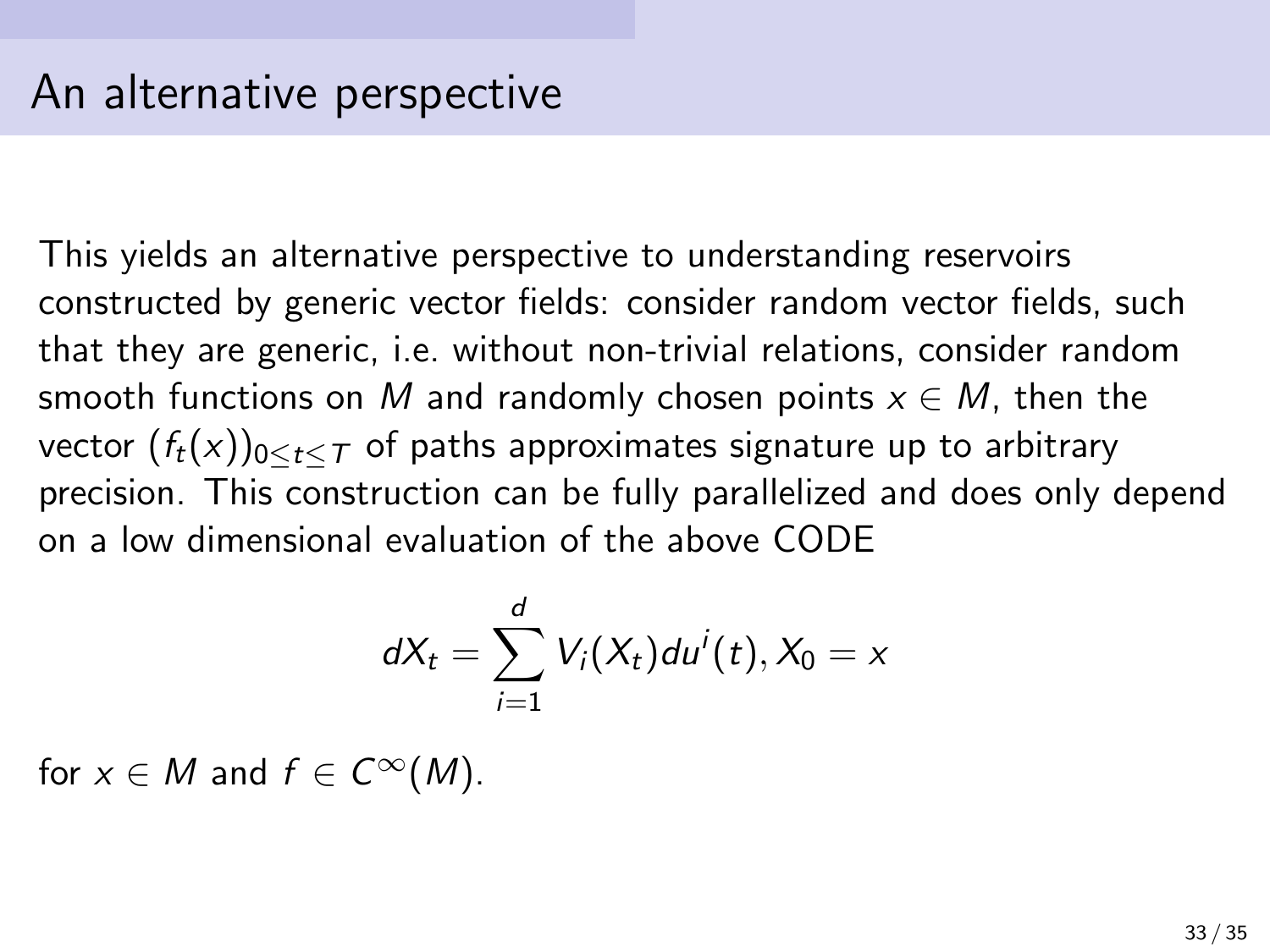We assume that a traded quantify (we neglect interest rates here) follows an unknown high-dimensional Ito diffusion

$$
dY_t = V(Y_t)dt + \sum_{i=1}^d V_i(Y_t)dB_t^i.
$$

No arbitrage theory suggests that there is actually an equivalent measure change on Wiener space such that  $Y$  is a local martingale, i.e. there exists a market price of risk (which is of course not observable path wise).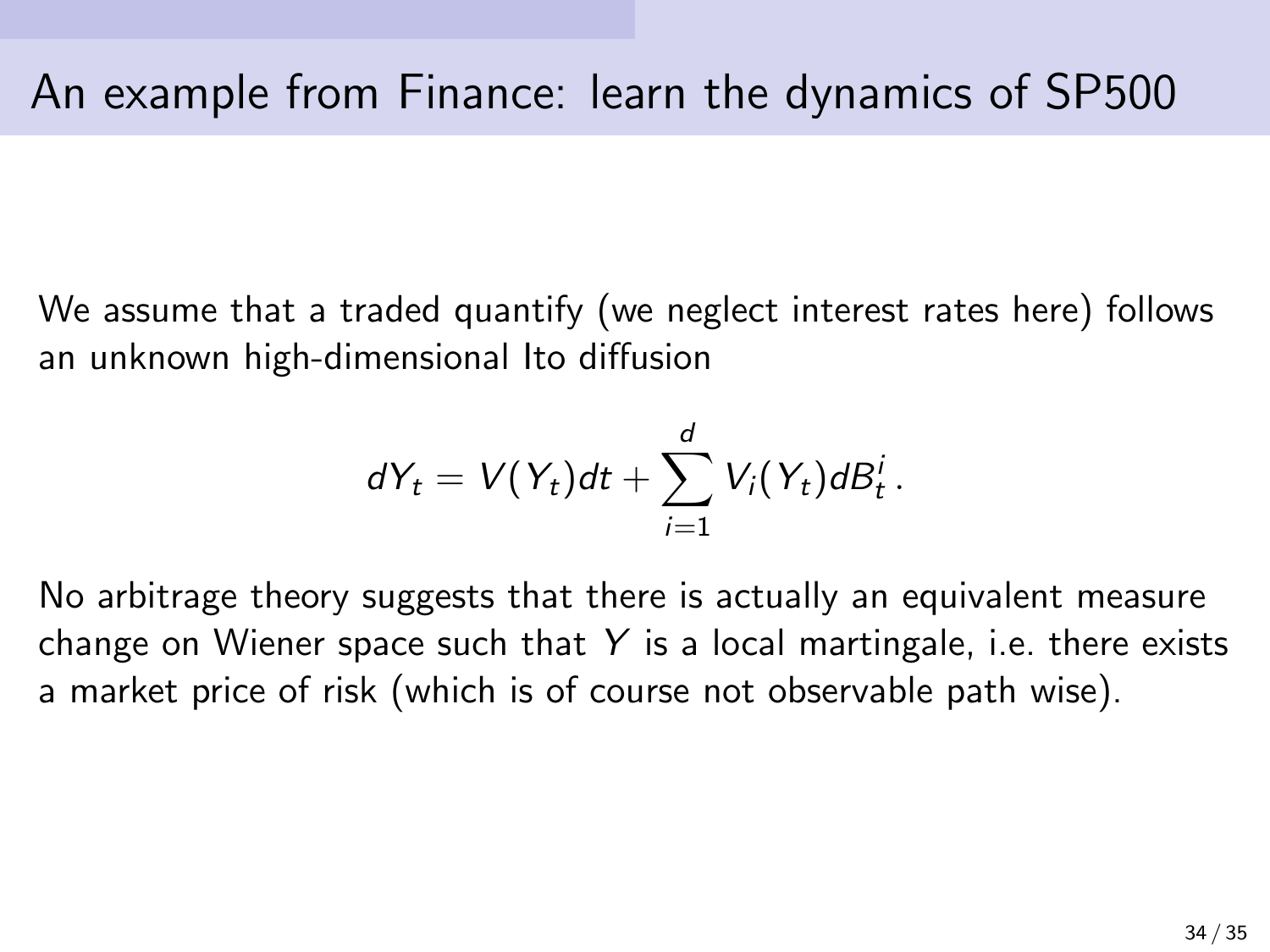<span id="page-35-0"></span>Still we are able to write

$$
dY_t = \sum_{i=1}^d V_i(Y_t) dM_t^i,
$$

where  $M$  is a Brownian motion with drift. Under mild assumptions on the vector fields we are able to reconstruct  $M$  up to orthogonal transformations from Y in a pathwise manner, i.e. we have M and Y at hand. Then we can learn the still unknown dynamics of Y via RC via regression. With an estimator for the market price of risk, the calibrated model can be used for predictions and pricing.